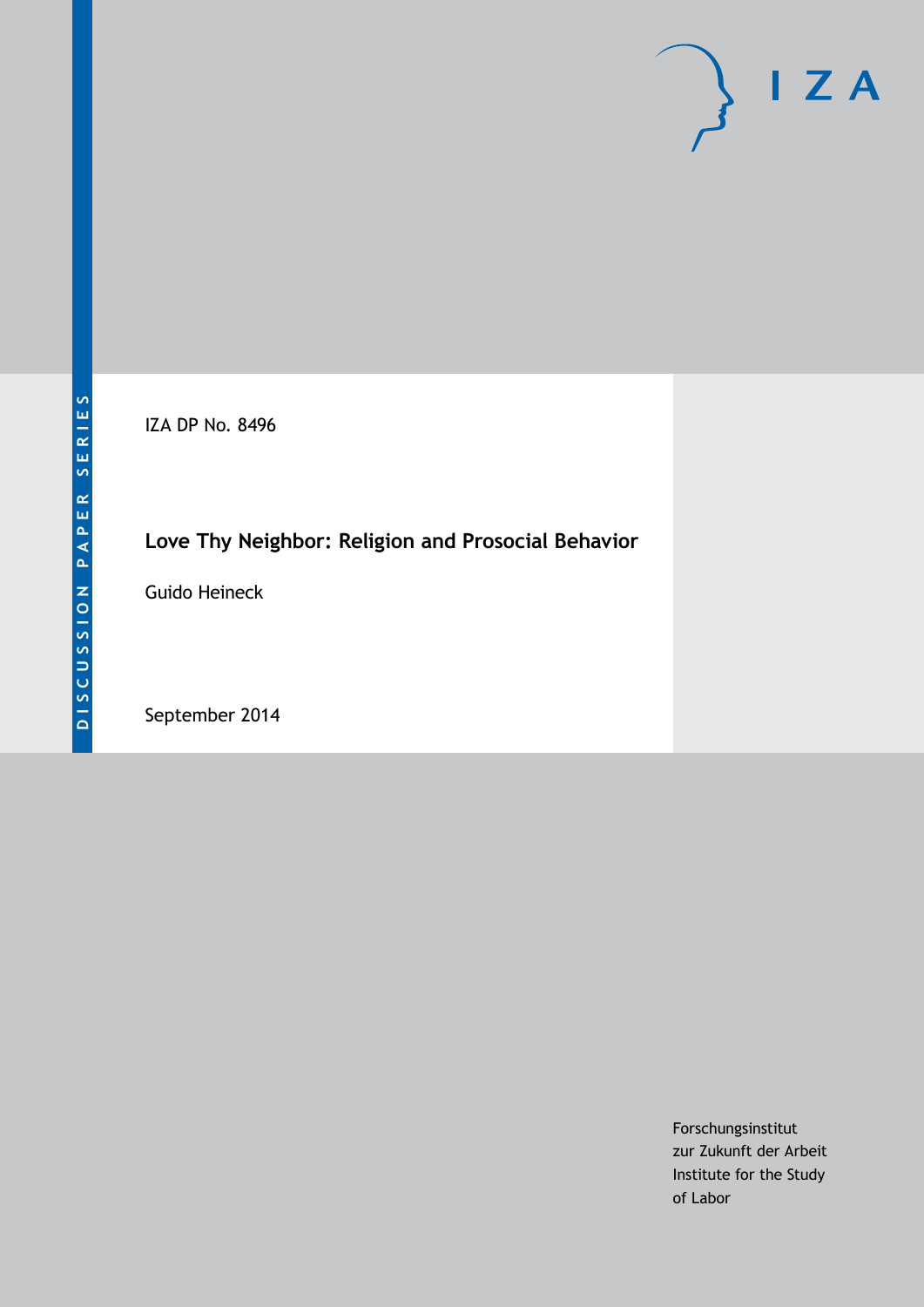# **Love Thy Neighbor: Religion and Prosocial Behavior**

**Guido Heineck**

*University of Bamberg and IZA*

Discussion Paper No. 8496 September 2014

IZA

P.O. Box 7240 53072 Bonn Germany

Phone: +49-228-3894-0 Fax: +49-228-3894-180 E-mail: [iza@iza.org](mailto:iza@iza.org)

Any opinions expressed here are those of the author(s) and not those of IZA. Research published in this series may include views on policy, but the institute itself takes no institutional policy positions. The IZA research network is committed to the IZA Guiding Principles of Research Integrity.

The Institute for the Study of Labor (IZA) in Bonn is a local and virtual international research center and a place of communication between science, politics and business. IZA is an independent nonprofit organization supported by Deutsche Post Foundation. The center is associated with the University of Bonn and offers a stimulating research environment through its international network, workshops and conferences, data service, project support, research visits and doctoral program. IZA engages in (i) original and internationally competitive research in all fields of labor economics, (ii) development of policy concepts, and (iii) dissemination of research results and concepts to the interested public.

<span id="page-1-0"></span>IZA Discussion Papers often represent preliminary work and are circulated to encourage discussion. Citation of such a paper should account for its provisional character. A revised version may be available directly from the author.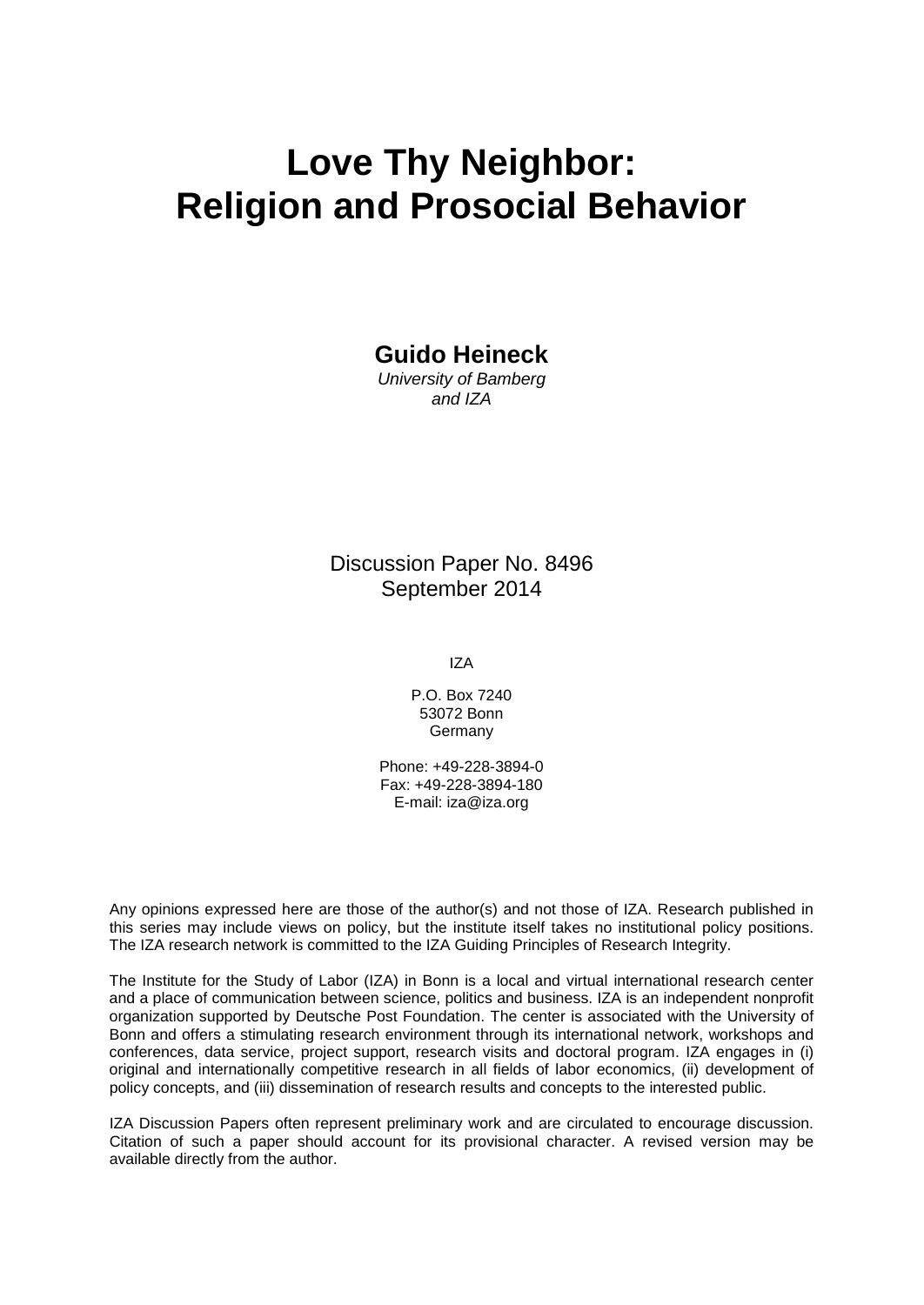IZA Discussion Paper No. 8496 September 2014

# **ABSTRACT**

# **Love Thy Neighbor: Religion and Prosocial Behavior[\\*](#page-1-0)**

There is a long tradition in psychology, the social sciences and, more recently though, economics to hypothesize that religion enhances prosocial behavior. Evidence from both survey and experimental data however yield mixed results and there is barely any evidence for Germany. This study adds to this literature by exploring data from the German Socio-Economic Panel (SOEP), which provides both attitudinal (importance of helping others, of being socially active) and behavioral components of prosociality (volunteering, charitable giving and blood donations). Results from analyses that avoid issues of reverse causality suggest mainly for moderate, positive effects of individuals' religious involvement as measured by church affiliation and church attendance. Despite the historic divide in religion, results in West and East Germany do not differ substantially.

JEL Classification: D64, Z12, Z13

Keywords: religion, prosocial behavior, Germany

Corresponding author:

Guido Heineck University of Bamberg Department of Economics Feldkirchenstr. 21 D-96045 Bamberg Germany E-mail: [guido.heineck@uni-bamberg.de](mailto:guido.heineck@uni-bamberg.de)

I thank participants of the Scottish Economic Society Conference 2012 and of the annual meeting of the "Arbeitskreis quantitative Religionsforschung" 2013 for helpful comments on prior analyses.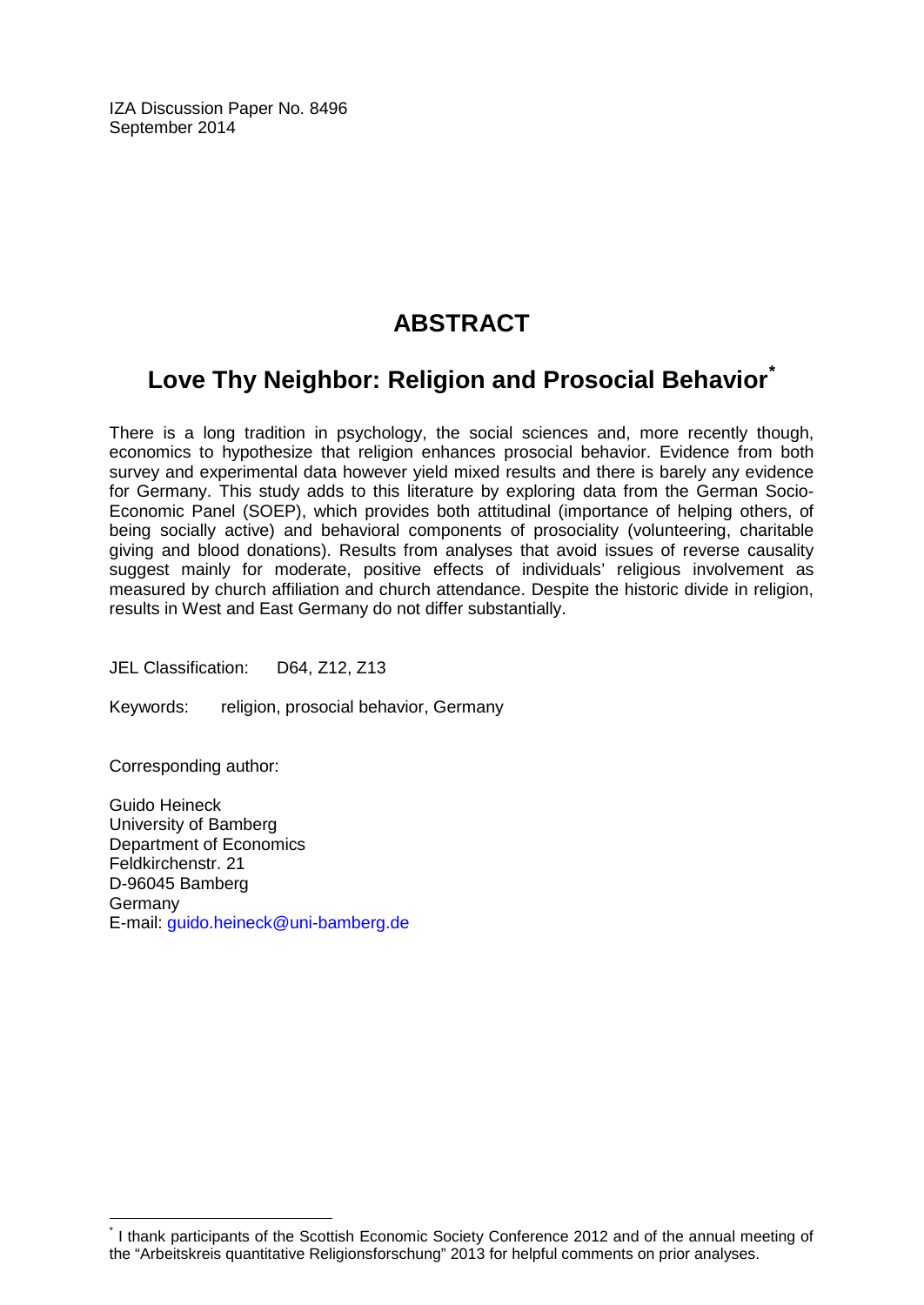*"How selfish soever man may be supposed, there are evidently some principles in his nature, which interest him in the fortune of others, and render their happiness necessary to him, though he derives nothing from it except the pleasure of seeing it." (Smith, 1759, The Theory of Moral Sentiments, Part I, Sect. I, Chap. 1).*

### 1. Introduction

Are people simply compassionate, as the opening quote by Adam Smith (1759) implies?<sup>1</sup> Or are there other motives that explain why we behave prosocially? Numerous studies from psychology, the social sciences and, more recently, economics, attempt to answer this and other, similar questions which refer to other-regarding attitudes and behavior. Except for economics.<sup>[2](#page-3-0)</sup> individuals' religion has always had a prominent role in this research area. This is unsurprising given that versions of the Golden Rule, "*Do unto others as you would have others do unto you*," can be found in all major religions. It is therefore a straightforward and plausible assumption that religious individuals should be more inclined to behave in a prosocial way. Yet, across all the disciplines interested in this question, there is a wider and diverse range of theoretical approaches to explain the underlying mechanisms. This covers, among others, the Freudian perspective of religion as a means "to control the natural destructiveness of humans caused by their narcissism and sexual impulses" (Saroglou et al., 2005), but also rational choice theory (Iannaccone, 1995), from which it could be hypothesized that nonmaterial and humanistic rewards to religious rituals could maintain prosocial behavior that is beneficial for groups, communities or the society at a whole, but is costly for the individual (Paciotti et al., 2011).

This study adds to the literature (1) by examining data on Germany, for which there is barely any evidence in this research area and (2) by looking at a set of partly under-researched outcomes that reflect both individuals' prosocial disposition and their behavior. The German case is interesting because of its historical divide that also led to substantial and enduring differences between West and East Germany in individuals' religious affiliation and participation. Figure 1 depicts the long run trend in religious affiliation for the whole country,

<sup>&</sup>lt;sup>1</sup> As is well known, Adam Smith, however, also prepared the ground for the today still more dominant perspective in both the scientific community and the public of the individual as a fully rational and selfinterested being. The presumably even better known quote from Smith than the opening one is: *"It is not from the benevolence of the butcher, the brewer, or the baker that we expect our dinner, but from their regard to their own interest." (Smith, 1776, The Wealth of Nations, Book I, Chap. 2)* 

<span id="page-3-0"></span><sup>&</sup>lt;sup>2</sup> For example, the "Handbook of the Economics of Giving, Altruism and Reciprocity" (Kolm and Mercier Ythier, 2006) with its comprehensive treatises of the economic approach to this research, does not even include "religion" as an entry in the subject index.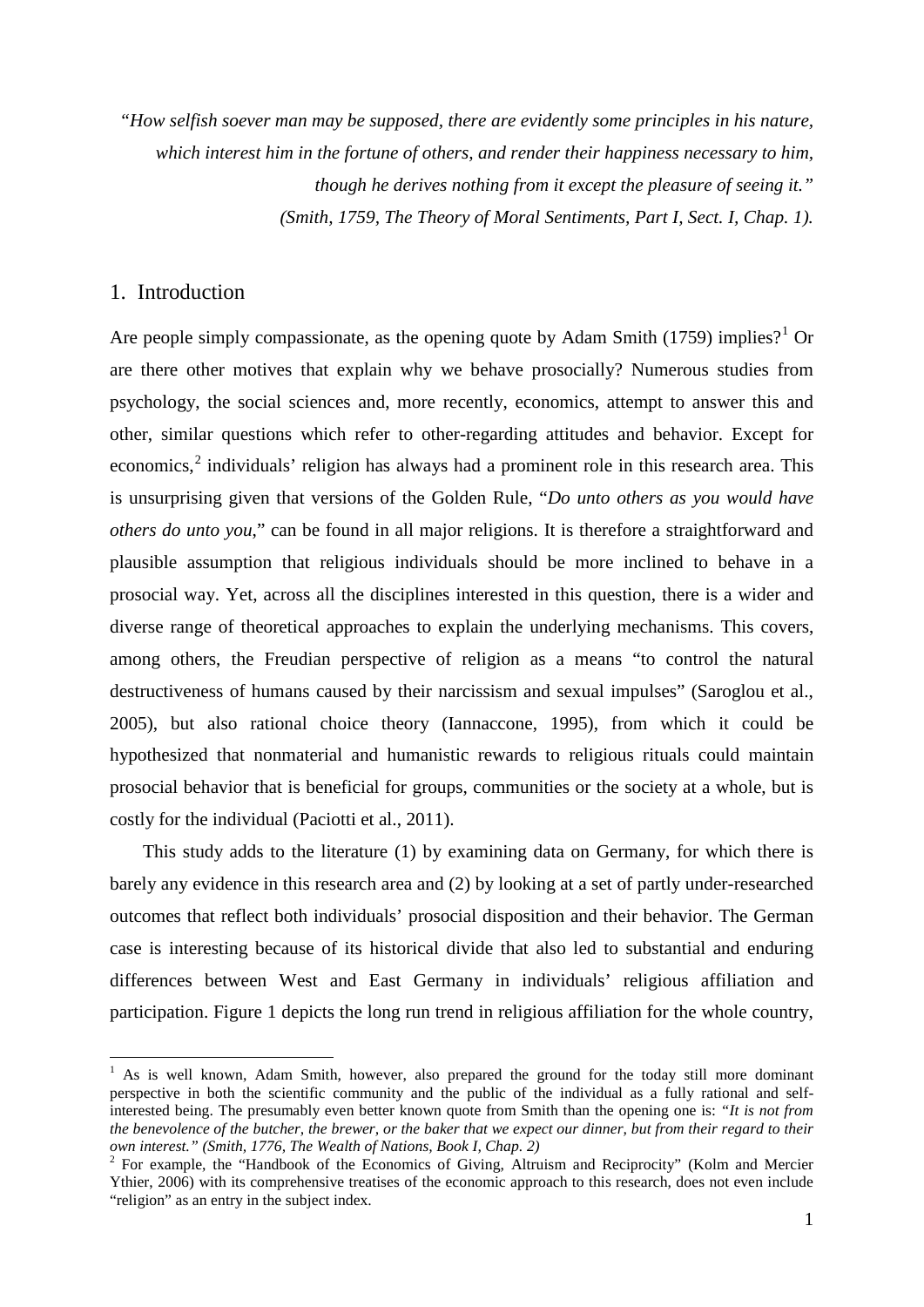clearly indicating a secular trend. Whereas roughly half of the (West-)German population was either Catholic or Protestant between the 1950s and 1970s, the share of people with no religious affiliation has increased ever since. With a share of about a third of the population, the nonreligious group has recently grown bigger than each of the two major Christian affiliations.

#### – Figure 1 about here –

Yet, there is a substantial divide in religious affiliation between West and East Germany: In West Germany, there is a more or less equal split in population shares between Catholics, Protestants, and others, including people with no religious affiliation. By contrast, only some five percent of East Germans are Catholic, less than 20 percent are Protestants, and about three-fourths of the East German population has any other or, dominantly, no religious affiliation (EKD, 2011). So, if there would be a connection to prosociality, the split in religious involvement between West and East Germany should also be observable in data on prosocial disposition and behavior.

The empirical analysis in this paper is based on survey data from the German Socio-Economic Panel (SOEP), which allows analyzing both attitudinal and behavioral components. Moreover, the longitudinal structure of the data allows exploring the association between individuals' religion and their prosocial behavior in a way that avoids simultaneity bias or reverse causality. As mentioned, and rather than looking at only one outcome, the analysis comprises several attitudinal and behavioral outcomes. The proxies for prosocial behavior used in this paper are *volunteering*, *charitable giving*, and *blood donations*. The attitudinal perspective is addressed by looking at *hypothetical money donations* and by the *self-reported importance* of *helping others* or of *being socially or politically active*.

While the latter might only indirectly reflect individuals' interest in social cohesion, volunteering, charitable giving and blood donations are highly relevant factors<sup>[3](#page-3-0)</sup> and both governmental and non-profit organizations invest substantial resources in campaigning or other strategies to foster each of the mentioned aspects. It is therefore not only of interest, but also of (economic) relevance, whether religion as one of the once major social forces still plays a role in individuals' prosocial behavior.

The results imply a moderate, positive association between individuals' religiosity as measured by religious affiliation and religious participation and their prosocial attitudes and behavior, with some heterogeneity depending on the respective outcome. Differences between

<span id="page-4-0"></span> $3$  There, for example, was a critical shortage in blood donations in the US in summer 2013 that among other issues led to cancellations of elective surgeries in larger cities, including Los Angeles, Philadelphia and Atlanta (abcNEWS, 2013).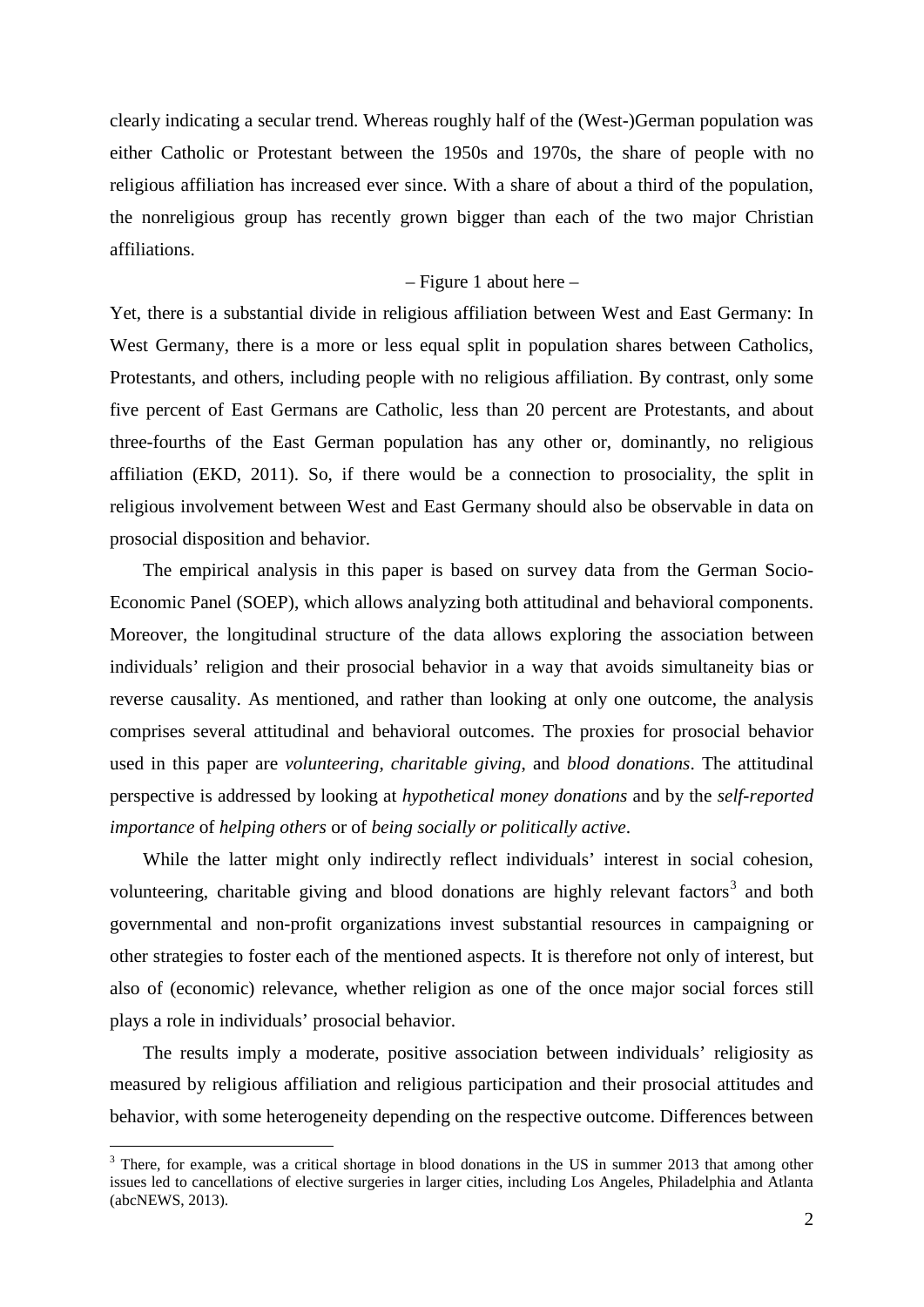religious affiliations are not as pronounced and, although there again is some heterogeneity, differences between West and East Germany are not as strong.

#### 2. Background and Prior Research

There are several theoretical approaches to describe and explain possible links between individuals' religion and their prosocial behavior, including rational choice theory. Although the underlying mechanism – weighing costs against benefits – is essentially an economic approach, religion has not been and still is not high on economists' research agendas.<sup>[4](#page-4-0)</sup> Yet, a recent contribution by Levy and Razin (2012) provides an interesting game-theoretical approach to analyze the relation between religious belief, religious practice and social cooperation. The authors suggest that religious organizations, or rather their theologies, are able to instill certain beliefs about rewards and punishments to different behaviors in the social sphere. This is accomplished by religious rituals, or participation, which activates a set of beliefs in religious individuals about the effects of either defecting or cooperating (in the Prisoner's Dilemma game, Levy and Razin (2012) use as underlying framework) and the utility shocks that occur as a consequence of the respective choice. Beliefs are not activated for secular individuals, and they do therefore not expect utility shocks as response to their actions taken, so that defecting is the optimal strategy.

While the model comprises further aspects, including, for example, the evolvement and dynamics of religious organizations, it implies a positive relation between the religious belief of individuals and cooperative behavior. However, the authors also suggest that religious individuals are more cooperative towards fellow religious members than they are towards individuals who do not participate in the particular religion. Such in-group solidarity, and possibly also out-group hostility, is in line with the work of Iannaccone (1992) who also posits that religions function as social clubs whose "perfectly rational members may benefit from stigma, self-sacrifice and bizarre behavioral restrictions" (ibid, p. 271).

<span id="page-5-0"></span>While this latter holds true for more sect-like churches, the distinction between whom to cooperate with and whom not may be one reason, why prior evidence is rather ambiguous. First, a general finding from survey based empirical studies is that religious people tend to be prosocial and helpful (Batson et al., 1993). Yet, Saroglou et al. (2005) point out that it might

 $4$  Altruistic and cooperative behavior in general, however, has regained interest in  $20<sup>th</sup>$  century economics starting with Becker (1974). More recent theoretical contributions are Andreoni´s "impure altruism" (Andreoni, 1989) and the inequality aversion motive as introduced by Fehr and Schmidt (1999). See also the contributions included in Kolm and Mercier Ythier (2006).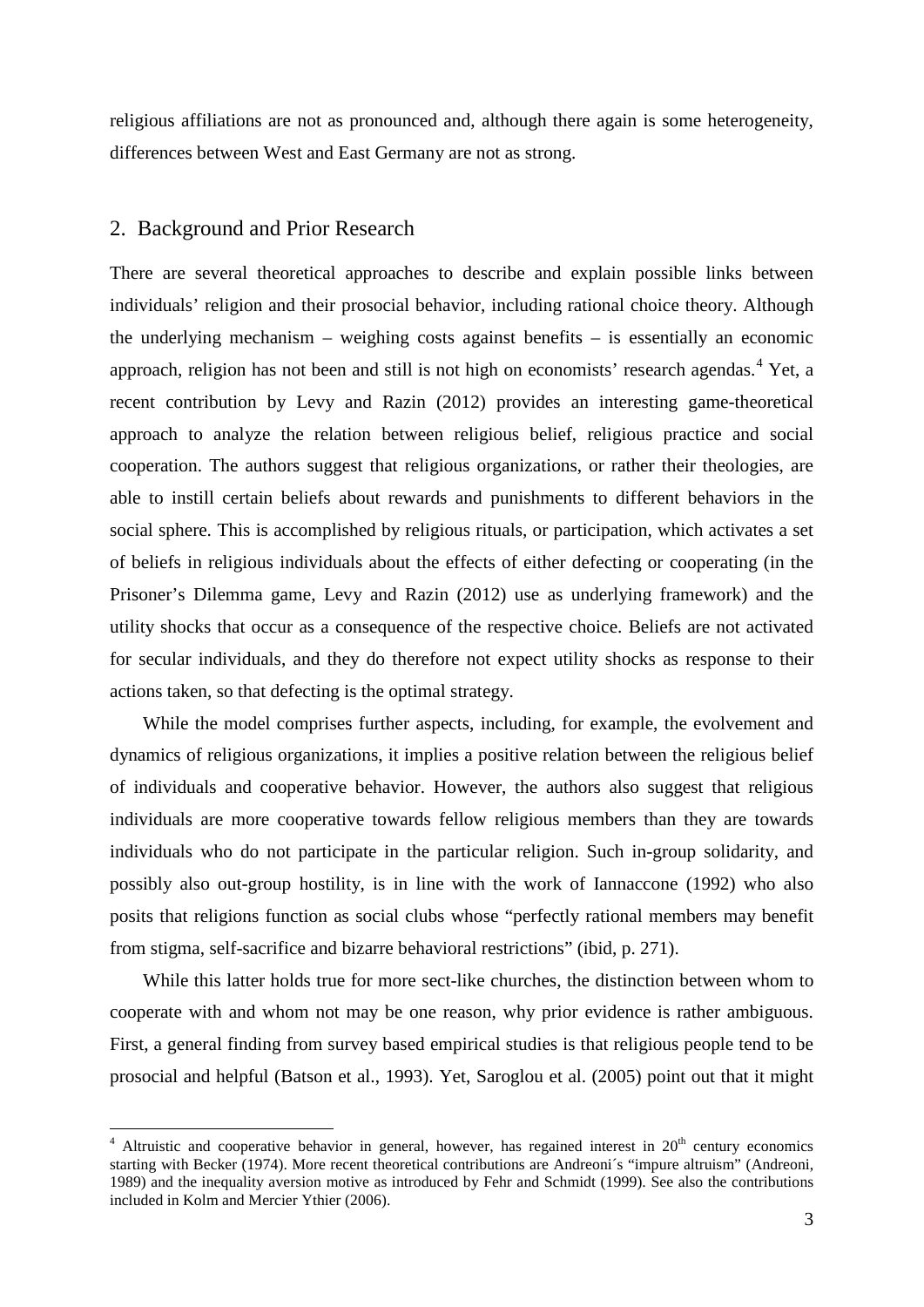be an overly positive self-perception of religious individuals which drives this pattern. This is, because evidence from (quasi-)experimental studies (Saroglou et al., 2005; Tan, 2006; Ruffle and Sosis, 2006), often suggests for no effect of individuals' religiosity on social preferences in general. If effects occur, they, however, are more in line with the mentioned in-group-outgroup bias.

As noted above, there is a vast literature on the relationship between religion and prosociality across a broad range of disciplines, most prominent in anthropology, sociology and psychology. There is, however, far less evidence in economics and among this, the focus is more on social trust rather than other dimensions of prosocial behavior. This research can be roughly divided in three groups: i) cross-country studies, ii) individual-level studies based on survey data, and iii) individual-level studies based on experiments. Again, the overall picture from this research is mixed inasmuch as some studies suggest for positive associations of religion and religiosity on trust (Fehr et al., 2002; Guiso et al., 2003; Brañas-Garza et al., 2009; Tan and Vogel, 2008), while other studies imply no relationship (Alesina and La Ferrara, 2002; Tan, 2006; Paciotti et al., 2008) or even a negative one (Berggren and Bjørnskov, 2011). This heterogeneity is driven by differences in the datasets and in the samples used, by differences in the indicators for individuals' religion or religiosity, and by the different methods employed.

This study complements prior research by examining further dimensions of prosocial attitudes and behavior: volunteering, (hypothetical) charitable giving, blood donations, the importance of helping others or of being socially or politically active. Most of these issues have already been addressed in the economic and social science literature before. With a focus on the research on behavioral outcomes, the literature first shows an on average positive relation between religion and volunteering (for recent evidence, see, e.g., Lim and MacGregor, 2012; Sønderskov, 2011; Taniguchi and Thomas, 2011). There is furthermore a large literature that indicates a positive association between religion and charitable giving. In an extensive summary of this research, Bekkers and Wiepking (2011), however, note that this "may be called tautological as membership, attendance and giving are all indicators of religious involvement" (ibid, p. 342). The relation between religion and "secular giving", i.e. giving to organizations other than the church, however, is less clear-cut. While the average finding also suggests for a positive link, some studies find no or even a negative relation between religion and secular giving (for references, see again Bekkers and Wiepking (2011)).

The question whether religion enhances individuals' propensity to donate blood is even more complex: some religious groups, such as Jehova's Witnesses, are against blood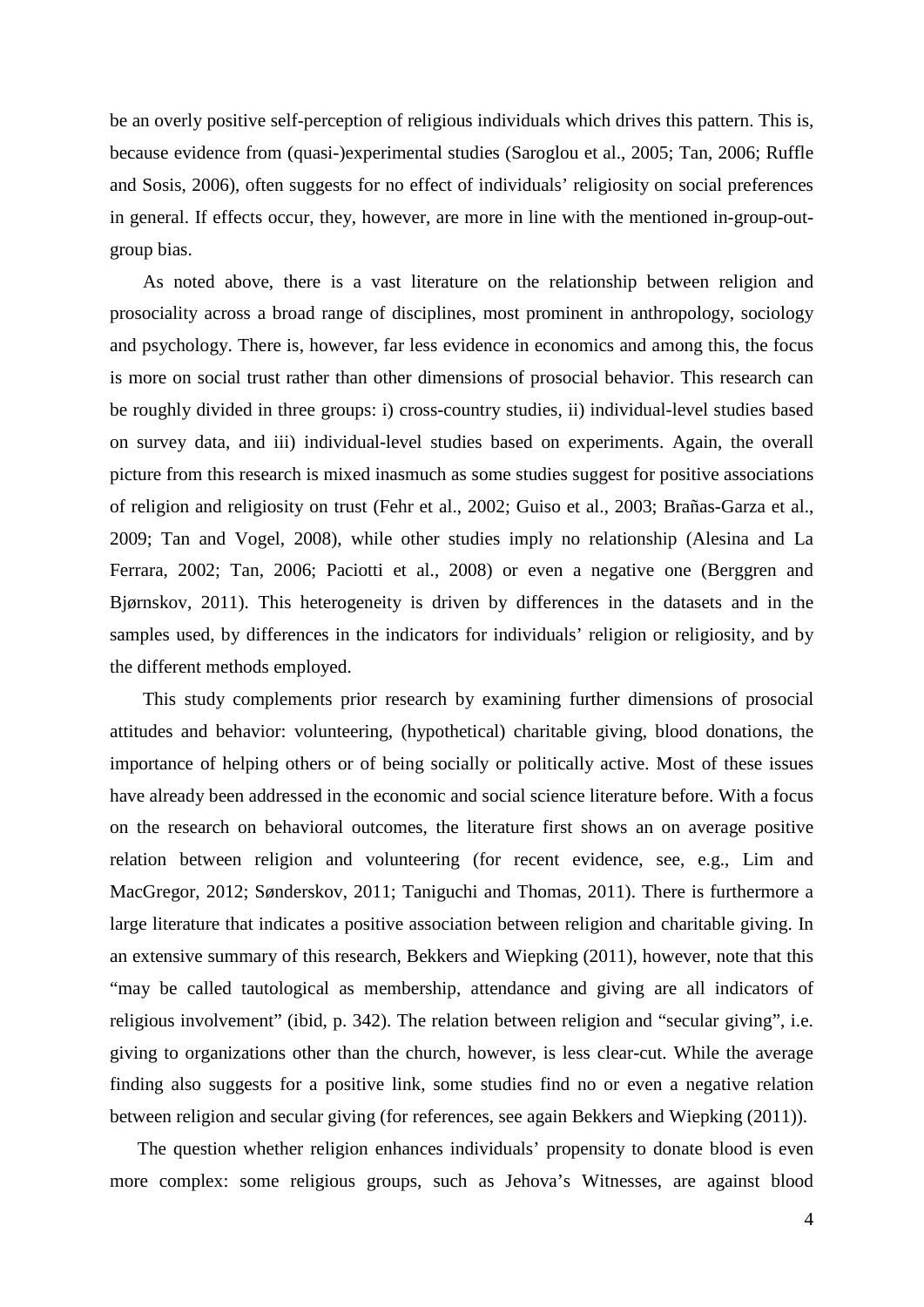transfusions; in Islam, there are ongoing theological controversies about whether blood donations are unlawful and thus forbidden ("haram"). But even if blood donation is supported by some Islamic scholars, there are strict regulations for giving blood to be allowed. Irrespective of these notions, there is only a small research that examines or, more often, merely controls for religion in studies on blood donation (Bekkers, 2006), or indirectly accounts for the religious background of blood collecting institutions (Healy, 2000). In a recent study, Gillum and Masters (2010) find no association between religion and blood donation once they include socio-economic control variables.

Given the mixed evidence on the association between religion and prosocial behavior, it is difficult to derive consistent testable hypotheses from the literature. The theoretical arguments introduced above in general suggest a positive relation between religious belief and cooperative behavior (Levy and Razin, 2012). While this can be empirically examined with the data used in this study, the stronger in-group solidarity cannot be analyzed because the data do not allow differentiating the target groups of individuals' prosocial behavior. This is somewhat limiting, because it has to be assumed that respondents' answers to survey items refer not only to their own religious peers but to a broader group, if not the whole population. The exception, however, is individuals' blood donation propensity for which it is plausible, or rather certain, to assume that individuals' prosociality is targeted at people other than their own peers.

## 3. Data and Methods

The data are drawn from the German Socio-Economic Panel (SOEP). This is a representative longitudinal survey, first implemented in 1984 and extended to the eastern part of Germany in 1990, shortly before re-unification. In 2010, more than 22,000 individuals in were surveyed, providing a wide range of socio-demographic and -economic information (Wagner et al., 2007). Religious affiliation, behavior, and belief is however not part of the regular yearly program but included less frequent. The sample used here is a merged sample that combines data from the 2007 wave, which provides information on religious affiliation and religious participation, and data from the 2008 and 2010 waves that allow exploring both prosocial attitudes and behavior.

In particular, the 2007 question on religious affiliation captures whether individuals are "*Roman Catholic*", (mainline) "*Protestant*", have "*other Christian affiliation*", are "*Muslim*",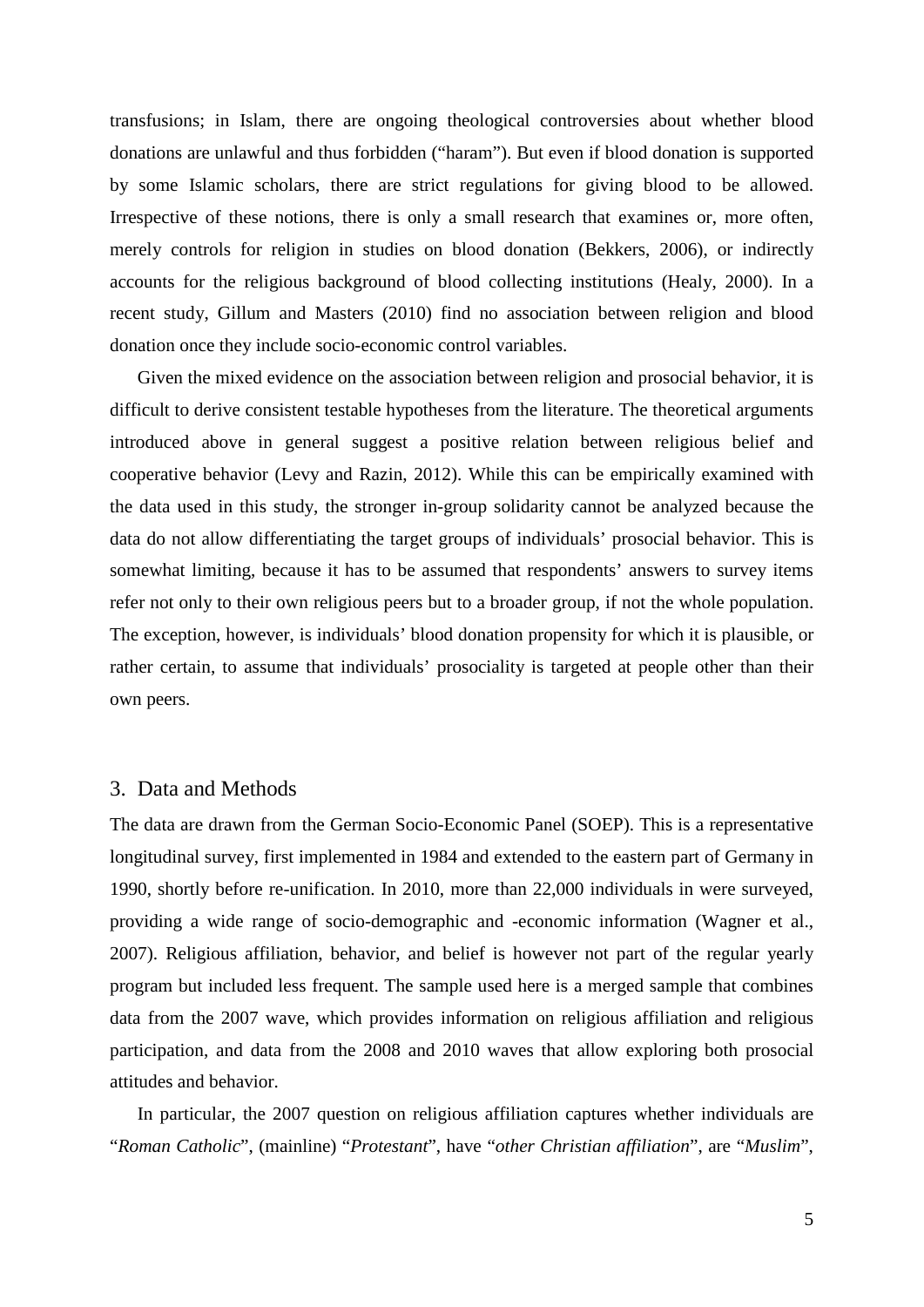or have "*no religious affiliation*".[5](#page-5-0) Religious participation is surveyed by individuals' *church attendance* frequency: "*every week*", "*every month*", "*less frequently*", and "*never*".

As for prosociality, the SOEP data provides the opportunity to examine both attitudinal and behavioral components. This is useful as measures of individuals' attitudes are usually suspected to not necessarily translate into behavior. It, however, is behavior, that is interesting and relevant for policy implications. It may on the other hand also be argued, that attitudes are shaping individuals' behavior, and that policy driven behavioral changes might not be stable, if this will not be accompanied with changes in the underlying beliefs, values, or attitudes. Having data for both attitudes and behavior therefore allows being more confident in the results of the empirical analyses. Items for both dimensions are drawn from the 2008 and 2010 waves.

The attitudinal aspects from the 2008 wave are drawn from a wider range of items on the self-reported importance of different life areas. This includes material aspects such as the importance of success at work or of owning a house, but also captures two prosocial or otherregarding items: the importance of "*helping others*" and "*to be socially and politically active*". Both items are measured with a four-point ordinal scale, ranging from "very important" to "very unimportant". Another item from the 2010 wave aims at measuring individuals' willingness to share a windfall gain. The question included is: "*Imagine that you unexpectedly received a gift of 10,000 euros. How would you use this money? How much would you save, how much would you give away, and how much would you spend?*", and respondents could either split up the money into these three categories or indicate to use the entire sum for one purpose.

The behavioral dimensions of respondents' prosociality are also drawn from the 2008 and 2010 waves. The 2008 wave provides information on the frequency of "*volunteering*" (daily, at least once a week,<sup>[6](#page-8-0)</sup> at least once a month, less frequently, never).<sup>[7](#page-8-1)</sup> The behavioral components from the 2010 data, by contrast, are more general: first, the questionnaire surveys whether respondents were donating "*money for social, church, cultural, community, and charitable aims, without receiving any direct compensation in return*" in the year prior to the

 <sup>5</sup> There is a further category "*other religious affiliation*", which however has been dropped from the sample because of the too small sample size.

<span id="page-8-0"></span> $6$  As only about one percent of respondents are volunteering on a daily basis, the response options "daily" and "at least once a week" are collapsed in one category "at least once a week or more".

<span id="page-8-2"></span><span id="page-8-1"></span><sup>&</sup>lt;sup>7</sup> The 2008 wave also provides individuals' propensity of "*lending belongings to friends*" and "*lending money to friends*" (five-point scale from "very often" to "never"). As the two items are directed at individuals' behavior towards their friends, responses would not easily allow a general interpretation. Additional analyses, however, yield patterns that are not qualitatively different to the results for the other items. To save space, these analyses are therefore not presented, but are available from the author.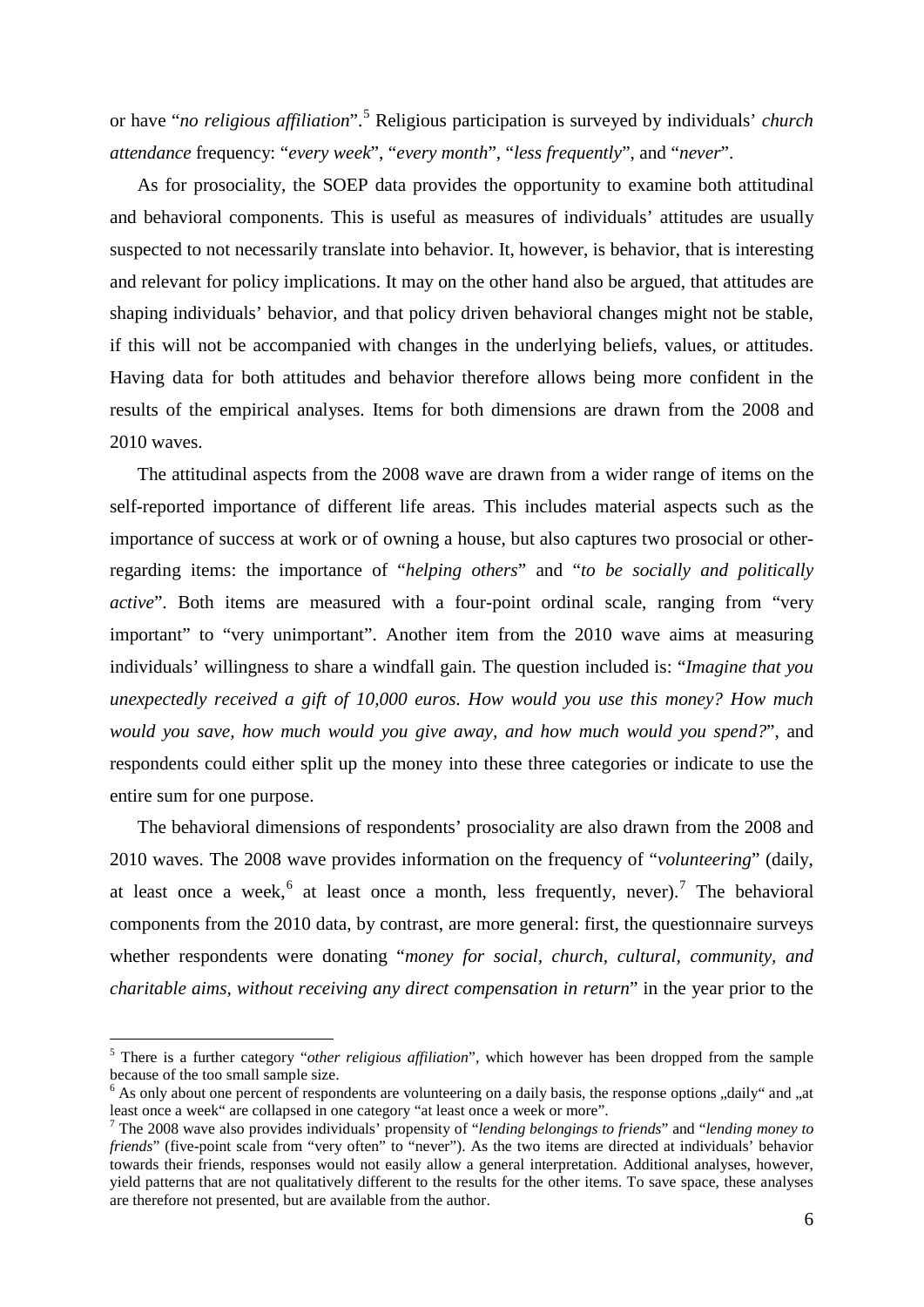interview, and if they did, how much they were giving. The second item covers whether respondents "*have […] donated blood in the last 10 years*" prior to the interview, and conditional on a positive response, whether they did so in the "*last year, that is, in 2009*". If respondents were denying the first question, they were asked whether they cannot give blood because of medical reasons. Such observations are dropped from the empirical analysis of blood donations, because individuals, who would in general be willing to donate blood, would be jointly examined with individuals, who are not willing to do so because of other than medical reasons.

The empirical analyses below furthermore account for a wide range of covariates in order to capture observable individual heterogeneity. The vector includes: gender, age, also squared, marital status, foreign citizenship, educational attainment, vocational qualification, labor market status, monthly net household income, number of dependent children, smoker status, body height, disability status, and size of the community. To account for the substantial differences in religious affiliation particularly between but also within West and East Germany, the regressions are run separately for West and East, yet account for the federal state the respondent lives in.

The analyses are based on assuming a linear, parametric relationship between the respective outcome and the set of explanatory variables:

$$
\mathbf{y}_{i,08|10} = \mathbf{x}_{i,08|10}'\boldsymbol{\beta} + \gamma \cdot \mathbf{R} \text{dijon}_{i,07} + \varepsilon_i, \qquad (1)
$$

where  $y_{i,08|10}$  are the dependent variables, i.e. the attitudinal and behavioral items outlined above,  $x_i'$  is the vector of control variables, *Religion*<sub>*i,or*</sub> is a vector that comprises religious affiliation and participation, and  $\varepsilon_i$  is an error term that is assumed to be identically and independently distributed.

The analyses are, in general, cross-sectional. As indicated by the time index, the data on individuals' religious affiliation and participation are, however, taken from waves one year or three years prior to the interview. This is an advantage in terms of accounting for reverse causality, but one has to assume that it is the past religious affiliation and participation that triggers the outcomes, and not any further changes in unobservables in between the measurements. On another plus side is that if individuals' religious involvement would cease between 2007 and the later waves, any association that will be observable would be a lower bound for the true underlying relation.

In order to give a compact overview, the following list summarizes once more the central variables and the years they were surveyed.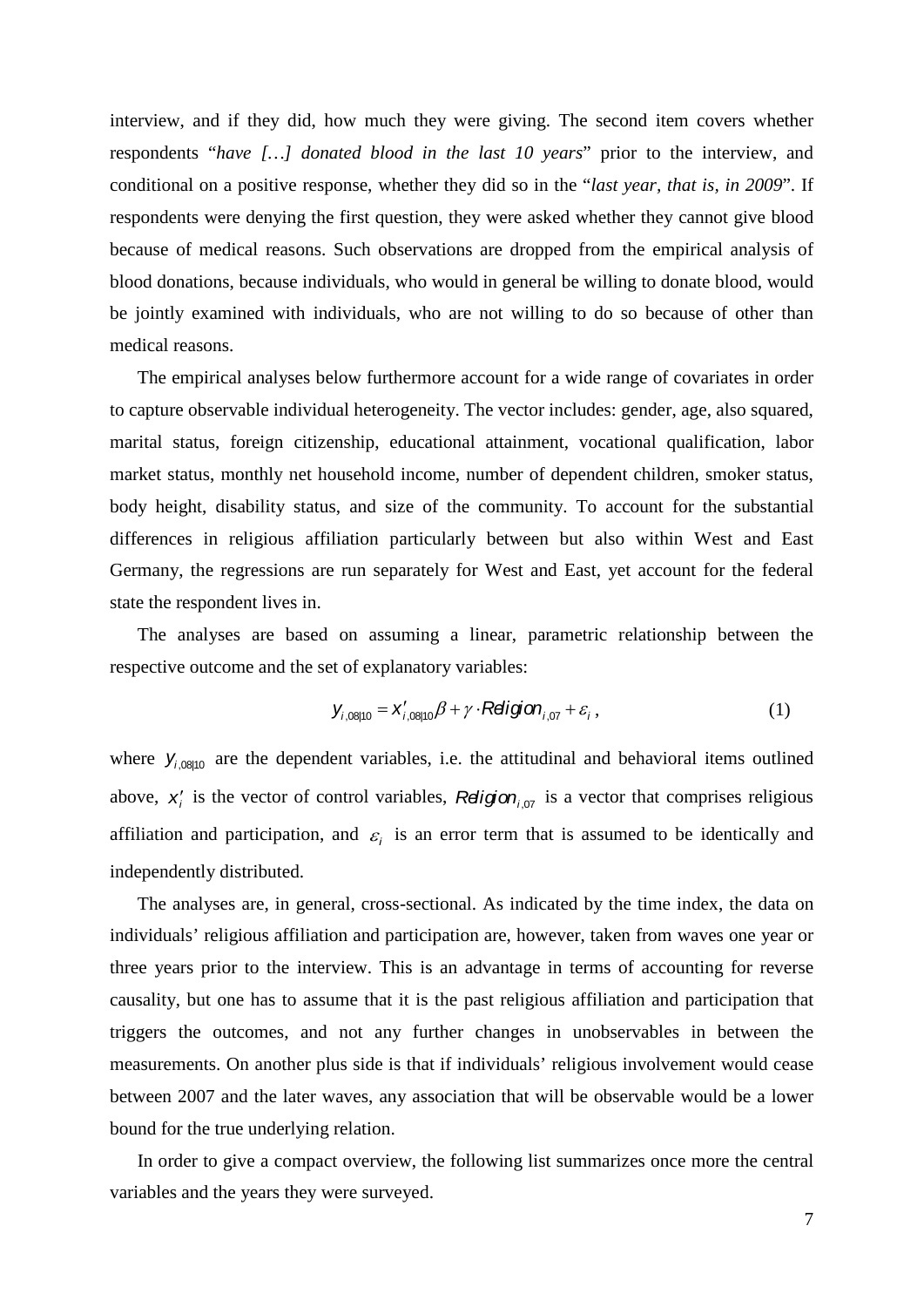- Religion:
	- Religious affiliation; surveyed in 2007
	- Religious participation; surveyed in 2007
- Prosocial attitudes:
	- Importance of helping others; surveyed in 2008
	- Importance of being socially/politically active; surveyed in 2008
	- Hypothetical charitable giving from a 10.000 Euro windfall gain; surveyed in 2010
- Prosocial behavior:
	- Volunteering; surveyed in 2008
	- Charitable giving (yes/no, and amount given); surveyed in 2010, referring to 2009
	- Blood donation; surveyed in 2010, referring to ten years prior to the interview, and referring to 2009

The methods employed are as follows: for the binary dependent variables (donating blood or money), the probit estimator is used and average marginal effects are calculated; the ordered probit estimator is used for the ordinal dependent variables (volunteering, self-reported importance of helping others or of being socially or politically active), and average marginal effects are calculated for the probability of observing the "highest" outcome, i.e.  $P(y = "$  at least once a week or more"  $| \mathbf{x}'_i$ , **Religion**<sub>i, or</sub> for volunteering, and P(y = "very important" |  $x'_{i}$ , *Religion*<sub>*i*,07</sub>) for the importance of helping others or being socially or politically active. OLS is employed for the two continuous dependent variables, i.e. the amount of money donated in 2009, and the hypothetical share of the windfall gain of 10,000 Euro, the respondent would be willing to give away, with both variables in log values to allow interpretation as relative change.

The analyses comprise two model specifications that include either religious affiliation or participation. However, as the frequency of religious participation may depend on the norms of the particular affiliation, a further specification of the model includes interaction terms (religious affiliation  $\times$  religious participation), where religious participation is collapsed into a category "*attendance*", if the individual attends religious services at least once a month, and "*no attendance*" otherwise.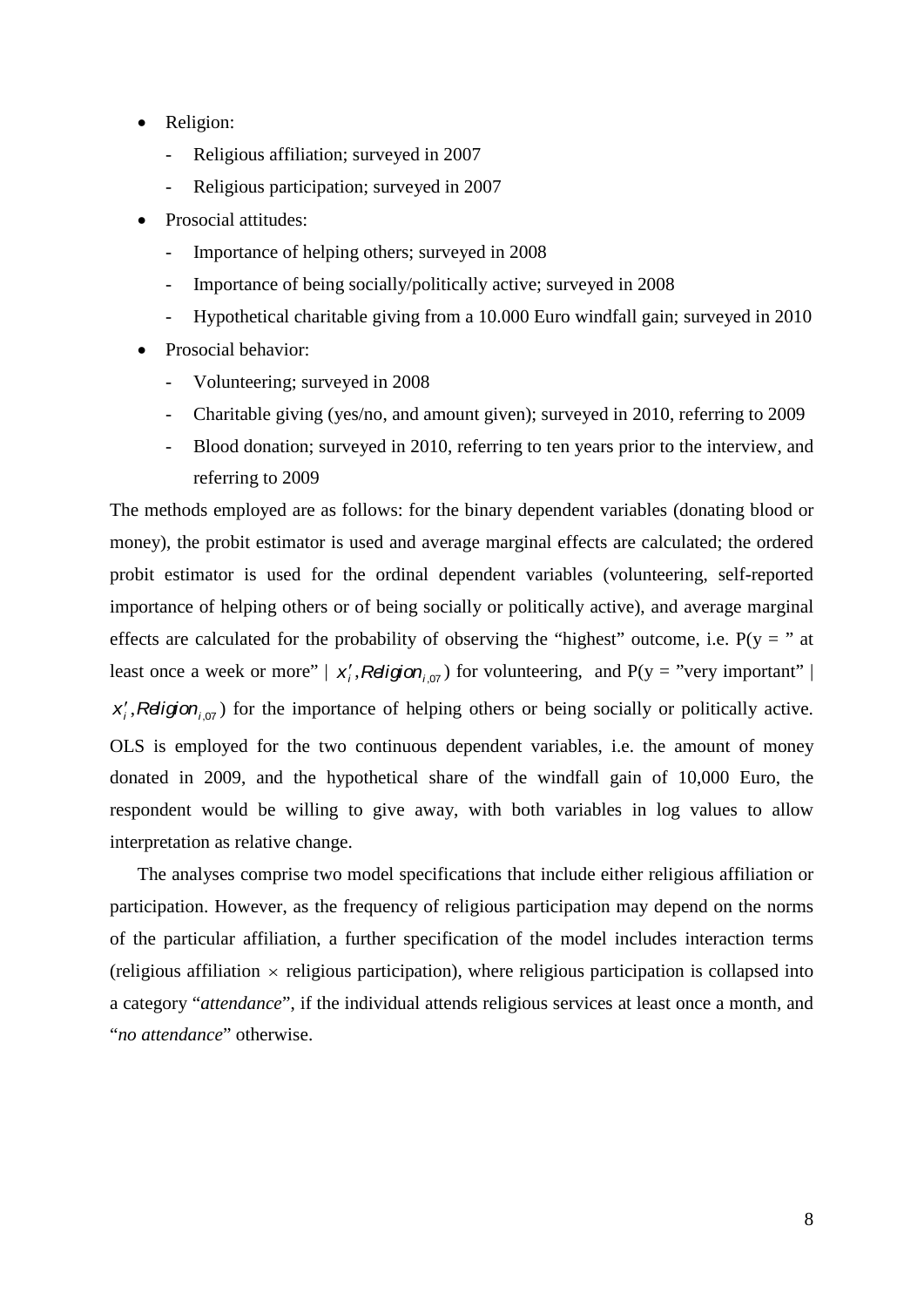### 4. Results

#### *4.1 Descriptive patterns*

A first – and, rather than going through all outcomes, selective – impression of prosocial behavior by religious affiliation and participation is given in Table 1 which provides descriptive statistics on the incidence of blood donation and charitable giving as well as the amount (in Euro) individuals have given to charity or report to be willing to give away in case of a windfall gain of 10,000 Euro, by religious affiliation and participation. First, for both the ten-year and last-year time spans, there are no substantial differences in the average blood donation propensities between Catholics, Protestants, and individuals with no religious affiliation (Table 1, columns 1 and 2). Yet, other Christians and Islamic people are less inclined to donate blood. This is unsurprising, given that blood (or organ) donations might be against the religious belief of some groups or denominations within the two clusters of groups. There furthermore are no distinct blood donation patterns by religious participation, which, however, is likely confounded because of age, education or other influences that are not accounted for in this bivariate analysis.

#### – Table 1 about here –

The incidence patterns for charitable giving (Table 1, column 3) are more in line with the general expectation of a positive link between religion and prosocial behavior. In 2010, almost 50 percent of Catholics and Protestants in the sample had given money to charitable organizations the year prior to the interview, i.e. in 2009. Still more than 40 percent of other Christians had done so too. Complementing this finding, Table 1 further shows that only a third of people with no religious affiliation had given to charity (ibid., column 3). The descriptive finding that only about a quarter of Islamic people had given to charity, however, is somewhat unexpected. Again, since these numbers do not account for confounding factors – and income might be a candidate in this context – multivariate analyses will have to be employed. A more monotonic pattern occurs for the link to attendance: on average, almost 70 percent of people who attend church or other religious events gave to charity which is more than twice as much compared to donations among people who never attend church.

There are, next, similar patterns for the amount of money that people gave to charity, i.e. there is no clear relation across religious affiliation, but a monotonic link to participation. Again, there is an unexpected finding, now for the average sum, other Christians had given to charity in 2009 (Table 1, column 4): with almost 830 Euro, this sum is more than three times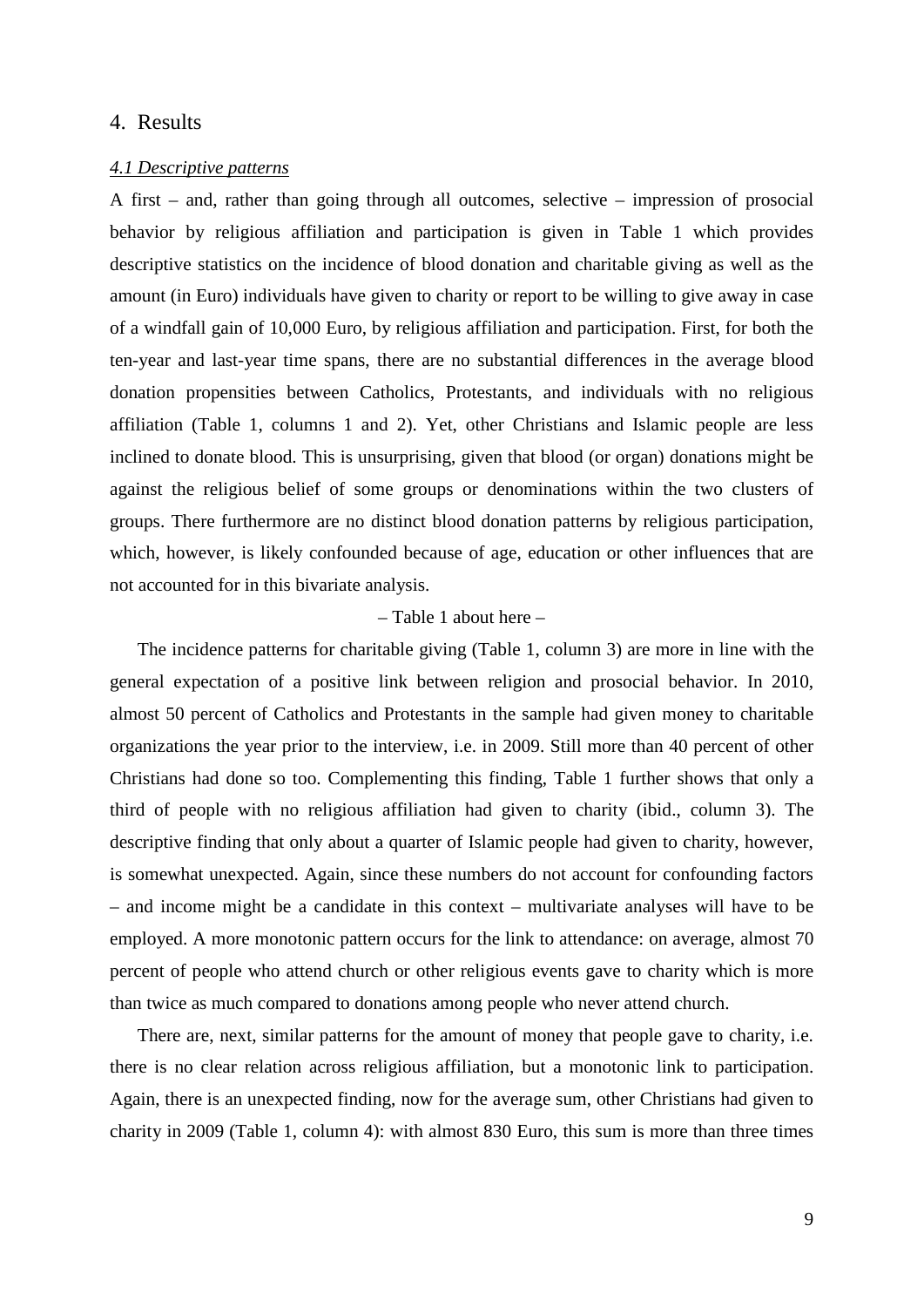the average donation of Catholics Protestants.<sup>[8](#page-8-2)</sup> Yet, the huge standard deviation also indicates that one or more outlier drive the average. Comparing this finding to the hypothetical giving puts this into perspective: being asked, what share they would give away, if they unexpectedly receive 10,000 Euro, other Christians would give less than a fifth of this amount (Table 1, column 5). Again, Catholics and Protestants do not differ substantially here, followed by people with no religious affiliation, other Christians, and Islamic people. Yet another monotonic pattern is observable for religious participation: People, who attend church once a week or more would give about 30 percent of a hypothetical windfall gain of 10,000 Euro, whereas people who never attend church, would give only 20 percent.

As mentioned, the bivariate patterns shown in Table 1 might be confounded; yet, the results from the multiple regression analyses account for such potentially confounding factors. There will first be a discussion of the relationship between individuals' religion and their prosocial attitudes (Table 2), followed by the results for the behavioral dimension (Tables 3 and 4), and completed by providing the findings for the amount of money, people actually gave or would give (Table 5).

#### *4.2 Prosocial attitudes*

The results provided in Table 2, panel I, first indicate a somewhat mixed picture for religious affiliation. Similar to the descriptive results given in Table 1, but now conditional a large set of control variables, the average marginal effects first indicate that compared to individuals with no religious affiliation, being Catholic or Protestant yields an increase of less than one percentage point in the predicted probabilities of responding that being socially or politically active is "very important" (Table 2, columns 1 and 2). Since this is found for both parts of Germany, and since being a Muslim is not associated to the item, it is fair to say that religious affiliation per se does not play a major role for the dominant parts of the population. The results for other Christians, next, are worth mentioning because of a, first, small, but weakly statistically significant negative relation to the predicted probability that being socially or politically active is "very important". This is in contrast to the main expectation, but may to some extent be driven by some of the smaller, and possibly more sect-like Christian denominations within this heterogeneous cluster that have a stronger focus on within-group solidarity, rather than an overall societal interest. This is to some extent, complemented by the results for "helping others" (Table 2, columns 3 and 4): in West and particularly East

<span id="page-12-0"></span><sup>&</sup>lt;sup>8</sup> The median equivalence scale adjusted household income was at 1.311 Euro per month in 2009 (Goebel et al., 2010). The average donation of about 250 Euro per year therefore corresponds to about 1.5 percent of the yearly income.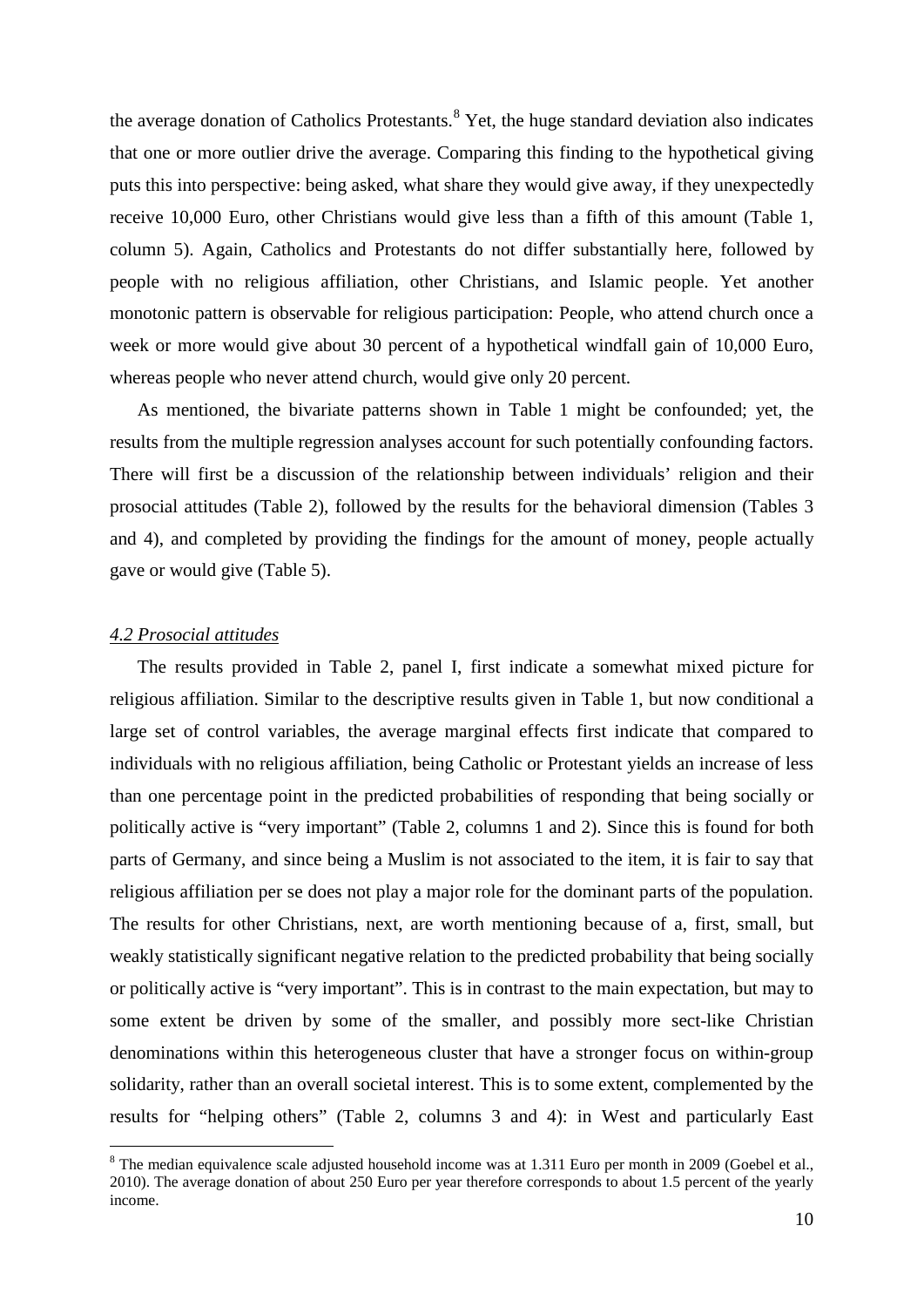Germany, having any "other Christian" affiliation is associated with an increase of more than 20 percent in the predicted probability that helping others is very important. However, without having more information on the "target person" it is difficult to tell whether this reflects a within-group orientation of other Christians. Even more so, because the average marginal effect of West German other Christians, indicating a 6 percentage points increase, is similar to the results for all other religious groups, i.e. Catholics, Protestants, and Muslims. Put differently, and ignoring the somewhat puzzling result for other Christians, having a religious affiliation seems to matter for the type of altruism behind this interview item.

In contrast to affiliation, the patterns for religious participation then are straightforward inasmuch as they indicate a monotonic relation to both outcomes which is also increasing in strength with increasing church attendance frequency (Table 2, panel II). Again, the overall finding suggests for a rather weak link to the importance of being socially or politically active, but changes of between 3 to 11 percentage points for helping others.

#### – Table 2 about here –

Still going a step further, the results from a third specification that includes interaction terms<sup>[9](#page-12-0)</sup> on "affiliation  $\times$  attendance" shows further heterogeneity (Table 2, panel III): First, and again in comparison to individuals without religious affiliation, differences in church attendance plays a role for the importance of being socially or politically active only for Catholics for Protestants in West Germany, with the average marginal effects indicating an increase of roughly one percentage point for individuals who regularly attend religious services. In addition, West German other Christians and Muslims, who do not attend religious services, have a lower propensity to support the importance of social or political activities. This by itself may seem unsurprising and to be in line with expectations, but it contrasts with the positive and statistically significant coefficient for "other Christian  $\times$  no attendance" for the East German sample (Table 2, column 2), which indicates an almost four percentage point increase, i.e. a relatively strong and positive relation to responding that being active is very important. Unfortunately, without further and in-depth analyses, which are beyond the possibilities of the data used here, there are no straightforward explanations for these differences, so that this remains an open question. Catholics in East Germany are again somewhat more likely to report that being active is very important, but there is no further difference for those who attend or do not attend church. This, however, can be seen for East

<span id="page-13-0"></span> <sup>9</sup> The interpretation of interaction terms in nonlinear models has to be done with care (Ai and Norton, 2003). However, there are no substantial changes of sign and size of the coefficients when estimating linear probability models implying that the presented results should not be affected much.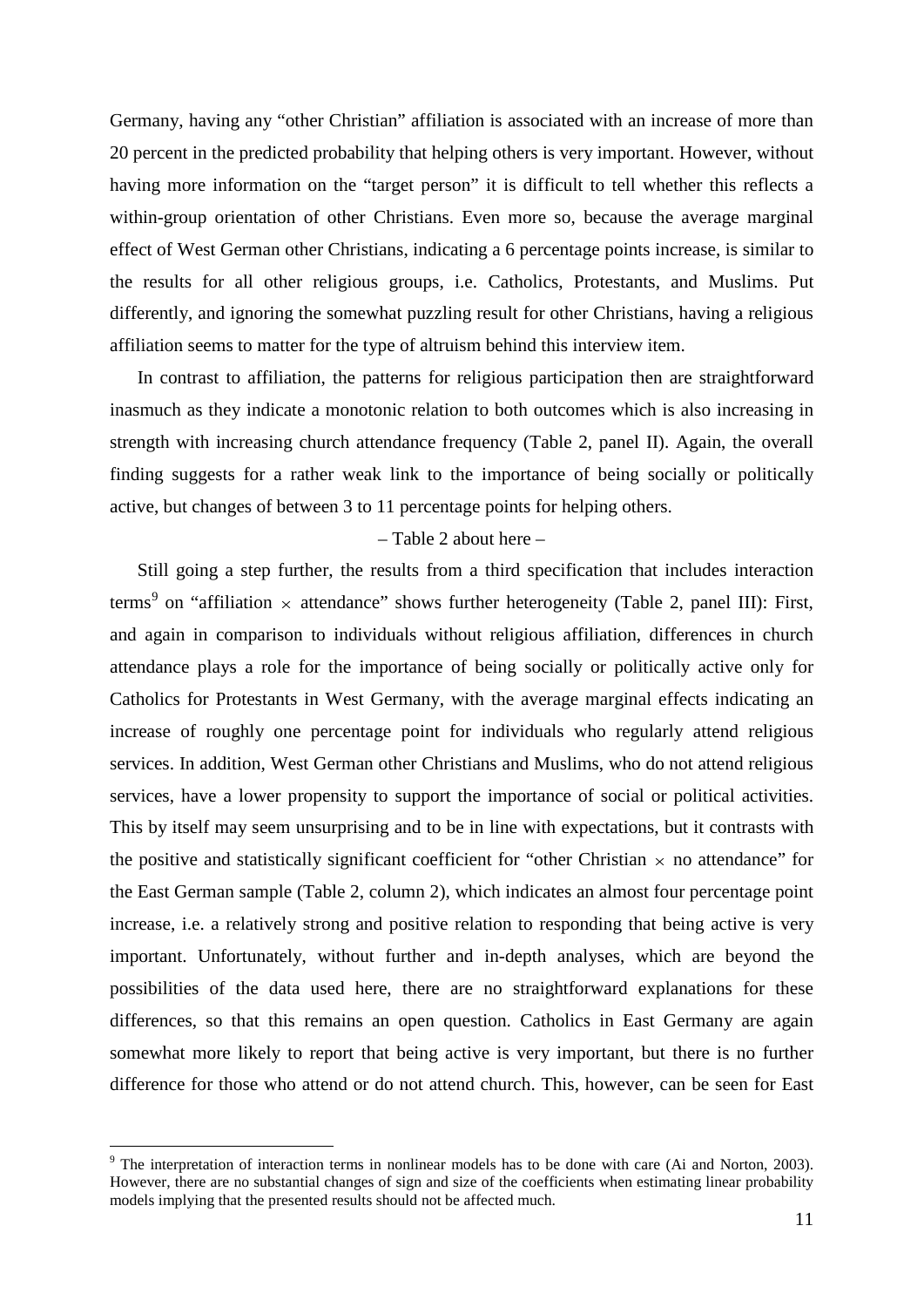German Protestants, with an increase in the predicted probabilities of about one percentage point only for those who regularly attend church.

The results for "helping others" is again more in line with prior expectations: for West Germany, regular attendance is mostly associated with larger predicted probabilities across all religious groups in comparison to their within-group counterparts and indicating some 8 to 12 percentage point differentials compared to individuals without religious affiliation (Table 2, column 3). This is complemented by the results for East Germans, which imply that attendance is moderately and strongly related to the importance of helping others for Protestants and other Christians, respectively. Repeating the finding of panel I, other Christians who regularly attend religious services have a more than 20 percentage points higher propensity of supporting the surveyed item, possibly driven by within-group solidarity.

#### *4.3 Prosocial behavior*

Turning to individuals' behavior, Table 3 provides results for individuals' propensity to volunteer and to charitable giving. The patterns are less heterogeneous than those found for the importance items above: with only very few exceptions for the specification that includes interaction terms, the results imply that religious affiliation and, separately, religious participation is associated to volunteering and charitable giving (Table 3, panel I). For example, the predicted probability of volunteering increases by about four to almost 12 percentage points for Christians (Catholic, Protestant, or other) in either part of Germany and by three percentage points for West German Muslims, for both regions compared to individuals with no religious affiliation (Table 3, colum 1). Even larger marginal effects are found for charitable giving in both West and, particularly, East Germany (Table 3, columns 3 and 4) and for the attendance patterns as presented in panel II of Table 3. Yet, note again, that this overall finding may be triggered by the coexistence of membership, attendance and giving as expression of individuals' religious involvement (Bekkers and Wiepking, 2011). The findings from the models with interaction terms do not indicate substantial variation across attendance and affiliations in the positive association between individuals' religion and volunteering and charitable giving (Table 3, panel III). There are only few exceptions and only for individuals who do not regularly participate in religious activities: among those, the results for East German Catholics or other Christians and for Muslims in West Germany are not statistically different from their non-religious counterparts in their volunteering propensity; the same holds for the volunteering as well as charitable giving propensities of non-attending other Christians in both West and East Germany.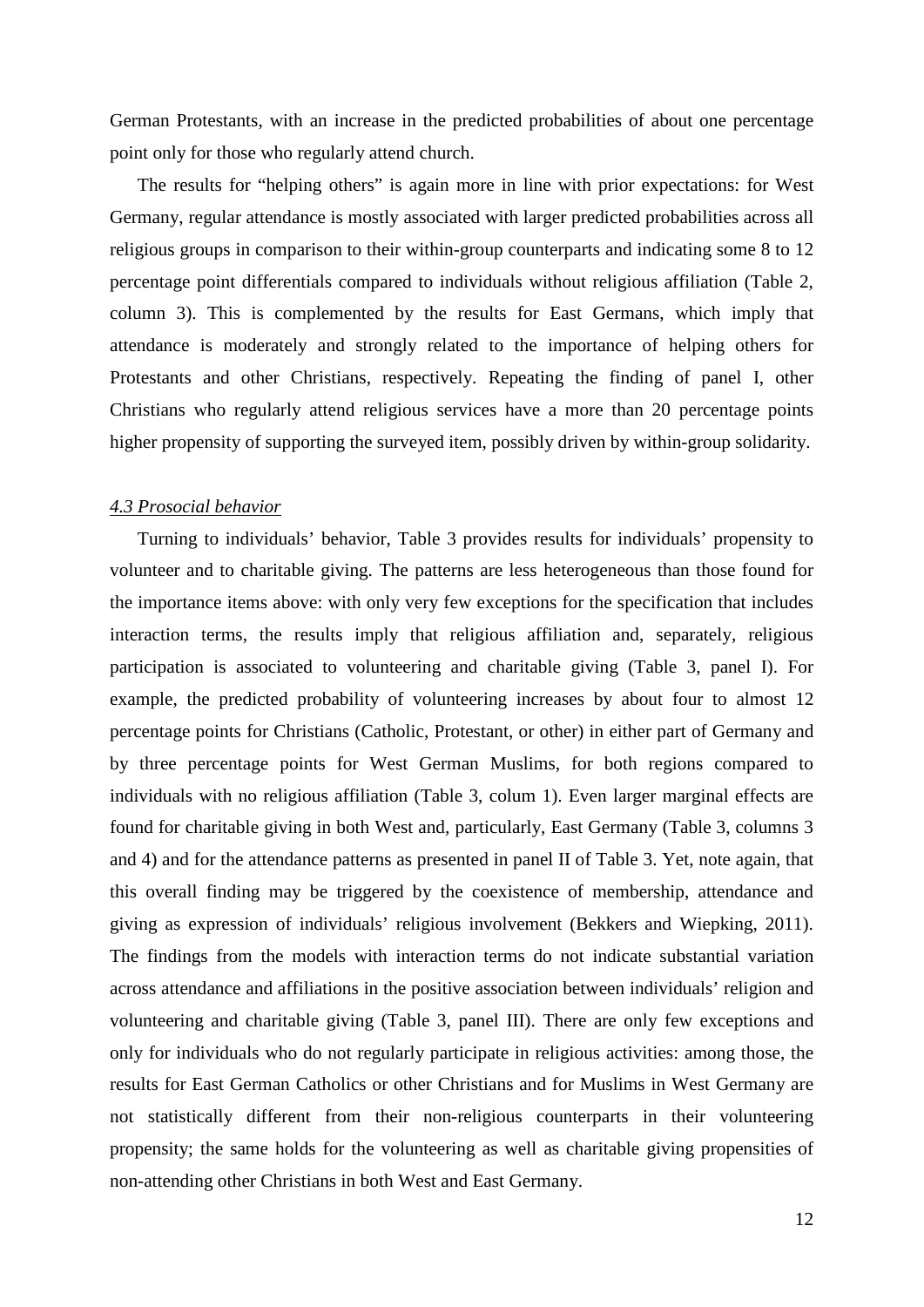#### – Table 3 about here –

The patterns for individuals' blood donation propensity are again somewhat more complex which may have to do with the physiological dimension of this specific prosocial behavior as well as with the theological concerns of some religious groups. The latter shows for Muslims in West Germany (Table 4, panel I, column 1), and, interestingly though, particularly for those who do not regularly attend religious services (Table 4, panel III), inasmuch as their blood donation propensity in the decade before the interview is statistically lower compared to non-religious individuals. In contrast, Muslims who do attend religious services do not statistically differ from individuals without religious affiliation.

The results for the other affiliations show no particular convincing evidence. Apart from the Muslim case, as just mentioned, the estimates imply that Catholics and Protestants in West Germany are somewhat more likely to have donated blood the year prior to the interview. In East Germany, religious affiliation on its own, however, plays no role for blood donation.

#### – Table 4 about here –

The evidence for religious participation is again more in line with the baseline expectation. In West Germany, each attendance category is associated with higher blood donation probabilities, with a range of three to about eight percentage points increases. In East Germany, it is only for the "weekly or more" category, that individuals' blood donation propensities are larger, and the average marginal effects in these cases imply increases of some 16 percent (last 10 years) and more than 10 percent (last year) (Table 4, panel II, columns 2 and 4).

The specifications in panel III again show heterogeneous patterns for the interaction between affiliation and participation. West German Protestants, who regularly attend religious services, are more inclined to give blood. For their East German counterparts, this holds only for the 10 year time-span, but not the year prior to the interview. This latter is, however, found for regularly church-attending Catholics in West Germany, for whom there is a small increase in the predicted blood donation probability. Complementing the finding for Muslims, the results further indicate that other Christians, who do not regularly participate in religious activities, are in both German areas less likely to donate blood. Again, this may be driven by some denominations with theological concerns about the human body, such as Jehova's Witnesses. It, yet, is to some extent puzzling, that the lower blood donation propensities are found for individuals who do not attend church. With the data at hand, it is unfortunately not possible to tell whether for example individuals' possibly privately held (theological) concerns about donating blood are reconciled with teachings or discussions they are exposed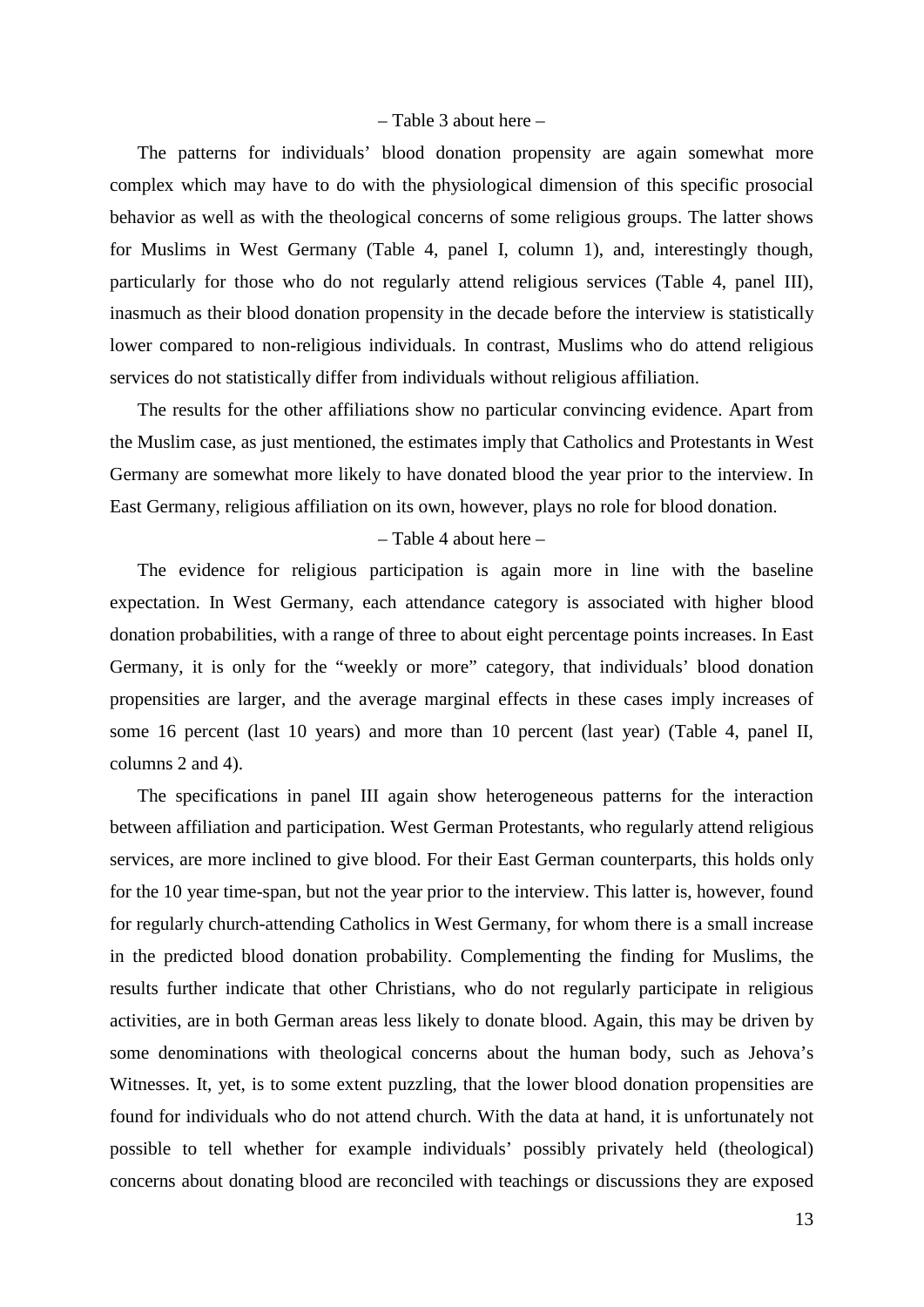to in religious events, which might help explain why the results for other Christians and Muslims who attend church or visit the mosque on a regular basis do not statistically differ from the results for non-religious individuals.

#### *4.4 Observed and hypothetical charitable giving*

Finally, shortly turning to observed and hypothetical charitable giving, the results in Table 5 provide a complementary picture. Not only is individuals' religious involvement associated with a higher likelihood of giving as discussed above for the results in Table 3, but they are also more likely to give more money. This is evident both from the findings for observable behavior (Table 5, columns 1 and 2), and also for the hypothetical case (Table 5, columns 3 and 4). Another interesting finding is that East Germans give or would give way more money than their West German counterparts, as indicated by the relative changes and compared to the respective reference groups. This seems to particularly apparent for the observed behavior (Table 2, column 2), yet this can be explained by the substantially lower amount, East Germans had on average given to charity in 2009.<sup>[10](#page-13-0)</sup> The results for hypothetical giving still indicate a willingness of East Germans to donate more money than West Germans, although the differences are not as strong as for the observed behavior. And, again, it is attendance at religious events, by itself and across denominations that is associated with larger shares, individuals would be willing to give to charity after an unexpected windfall gain.

– Table 5 about here –

# 5. Conclusions

Prosocial behavior of individuals is one of the more critical components for societies and their cohesion. Knowing about the determinants of individuals' prosocial norms, attitudes and behavior is therefore not only interesting from a research perspective, but, essentially, also relevant for evidence based policy implications. Religion has for long been one of the determinants that was of interest in a huge and still growing literature across a range of academic disciplines, including the social sciences and, more recently, economics. This study adds to this literature by providing evidence on the German case, for which there is barely any research on this topic, by examining representative data that allows looking at both

 $10$  Conditional on giving, and compared to the overall average of almost 250 Euro (Table 1), individuals in West Germany donated slightly more (272.60 Euro), and East Germans gave substantially less to charity (144.76 Euro).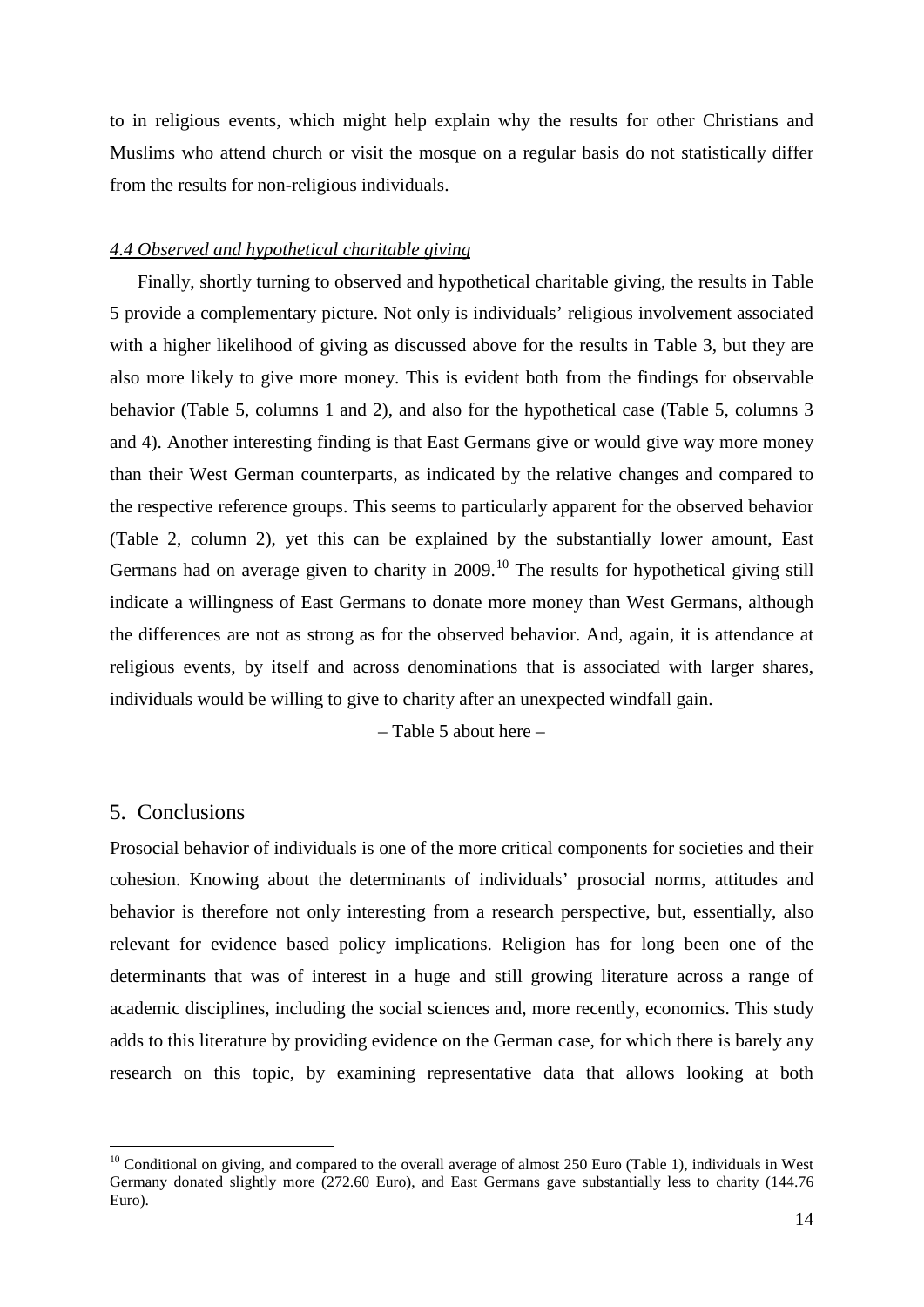individuals' attitudes and behavior, and by addressing questions of which some are underresearched, such as individuals' blood donation propensity.

The data used in the analyses are drawn from the German Socio-Economic Panel (SOEP), and the longitudinal structure of it furthermore allows examining the association between individuals' religious involvement in 2007 and outcomes that are measured in later waves of the SOEP, i.e. 2008 and 2010. This approach avoids issues of reverse causality and would even represent a lower bound of the underlying relation if individuals' religious involvement would cease between the first and the later data waves.

The main results indicate moderate, positive associations between individuals' religious affiliation and participation and volunteering, charitable giving, and blood donations as behavioral components, and hypothetical charitable giving and importance of helping others and of being socially or politically active as attitudinal dimensions. Depending on the particular outcome, there is some heterogeneity in the findings. Yet, it is religious participation rather than affiliation that is relevant for all dependent variables in this study. With a few exceptions, there furthermore are no substantial differences in the bottom-line results when comparing West and East Germany, which is interesting because of the historical divide and, resulting from that, the enduring differences in individuals' religious involvement.

There are no straightforward policy implications from this study – and this was not the aim of it in the first place anyway. However, if the secular trends continue, a lesson from this study is that prosocial behavior, inasmuch as it is driven and maintained by religious affiliation and participation, might be on the retreat in the future, and this should then be of increasing concern for policy makers.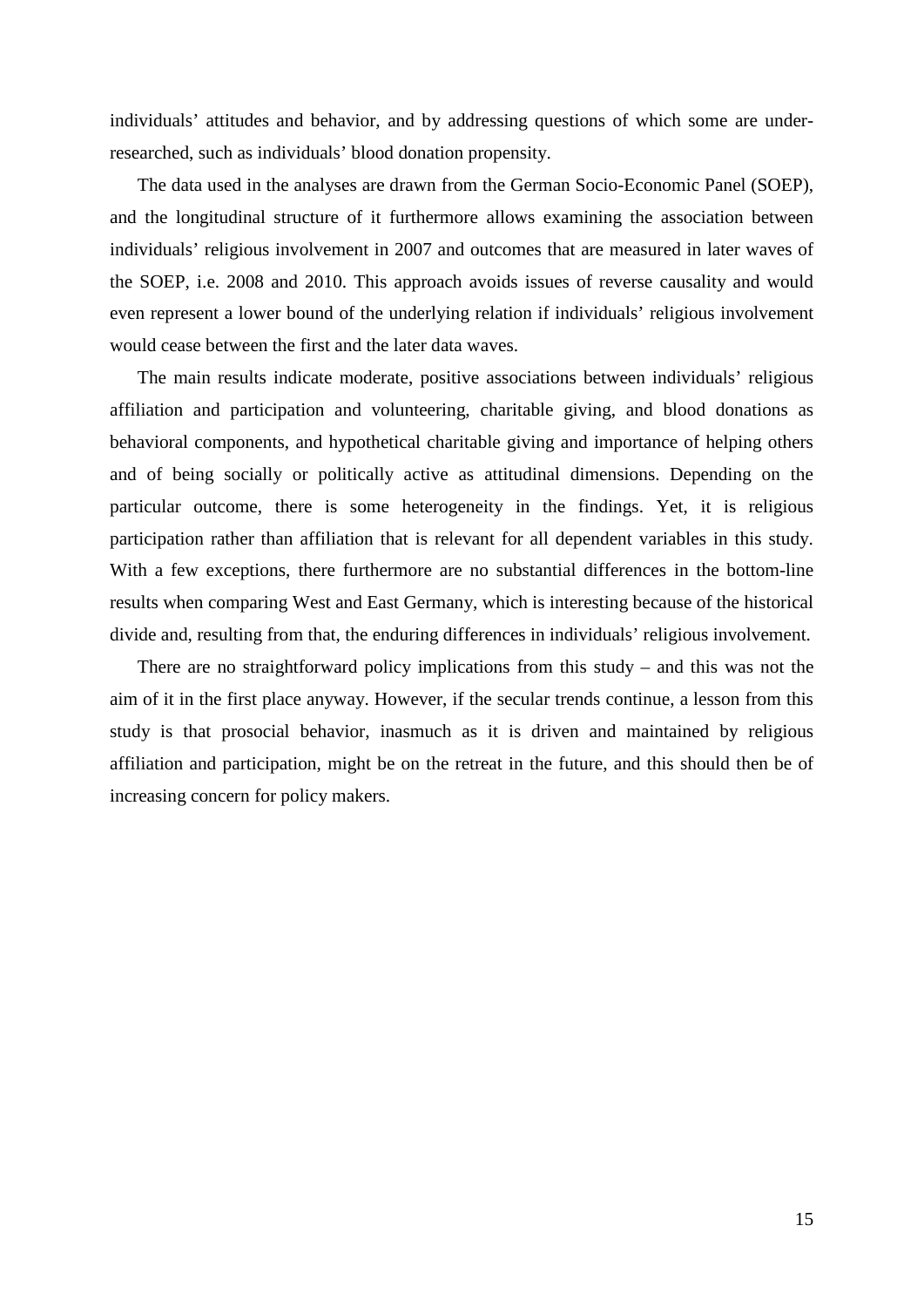## References

- abcNEWS, 2013. The Nation Has a Major Blood Shortage. Retrieved October 3, 2013, from [http://abcnews.go.com/Health/story?id=117954&page=1.](http://abcnews.go.com/Health/story?id=117954&page=1)
- Ai, C., Norton, E., 2003. Interaction terms in logit and probit models. Economics Letters 80(1), 123-129.
- Alesina, A., La Ferrara, E., 2002. Who trusts others? Journal of Public Economics 85(2), 207- 234.
- Andreoni, J., 1989. Giving with Impure Altruism: Applications to Charity and Ricardian Equivalence. Journal of Political Economy 97(6), 1447-1458.
- Batson, C., Schoenrade, P., Ventis, W., 1993. Religion and the individual: A socialpsychological perspective. New York: Oxford University Press.
- Becker, G.S., 1974. A theory of social interactions. Journal of Political Economy 82, 1064-93.
- Bekkers, R., 2006. Traditional and Health-Related Philanthropy: The Role of Resources and Personality. Social Psychology Quarterly 69, 349-366.
- Bekkers, R., Wiepking, P., 2011. Who gives? A literature review of predictors of charitable giving Part One: Religion, education, age and socialization. Voluntary Sector Review 2(3), 337-365.
- Berggren, N., Bjørnskov, C., 2011. Is the importance of religion in daily life related to social trust? Cross-country and cross-state comparisons. Journal of Economic Behavior & Organization 80(3), 459-480.
- Brañas-Garza, P., Rossi, M., Zacliclever, D., 2009. Individual's religiosity enhances trust: Latin American evidence for the Puzzle. Journal of Money, Credit and Banking 41 555- 566.
- EKD (Evangelische Kirche in Deutschland), 2011. Kirchenmitgliederzahlen am 31.12.2010. Hannover: Kirchenamt der EKD.
- Fehr, E., Fischbacher, U., von Rosenbladt, B., Schupp, J., Wagner, G., 2002. A nation-wide laboratory. Examining trust and trustworthiness by integrating behavioral experiments into representative surveys. Schmollers Jahrbuch 122, 519-542.
- Fehr, E., Schmidt, K., 1999. A theory of fairness, competition, and cooperation. Quarterly Journal of Economics 114(3), 817-868.
- fowid (Forschungsstelle Weltanschauungen in Deutschland), 2012. Religionszugehörigkeit, Deutschland Bevölkerung 1970-2011. Retrieved October 2, 2013, from [www.fowid.de.](http://www.fowid.de/)
- Gillum, R., Masters, K., 2010. Religiousness and blood donation: findings from a national survey. Journal of Health Psychology 15(2), 163-72.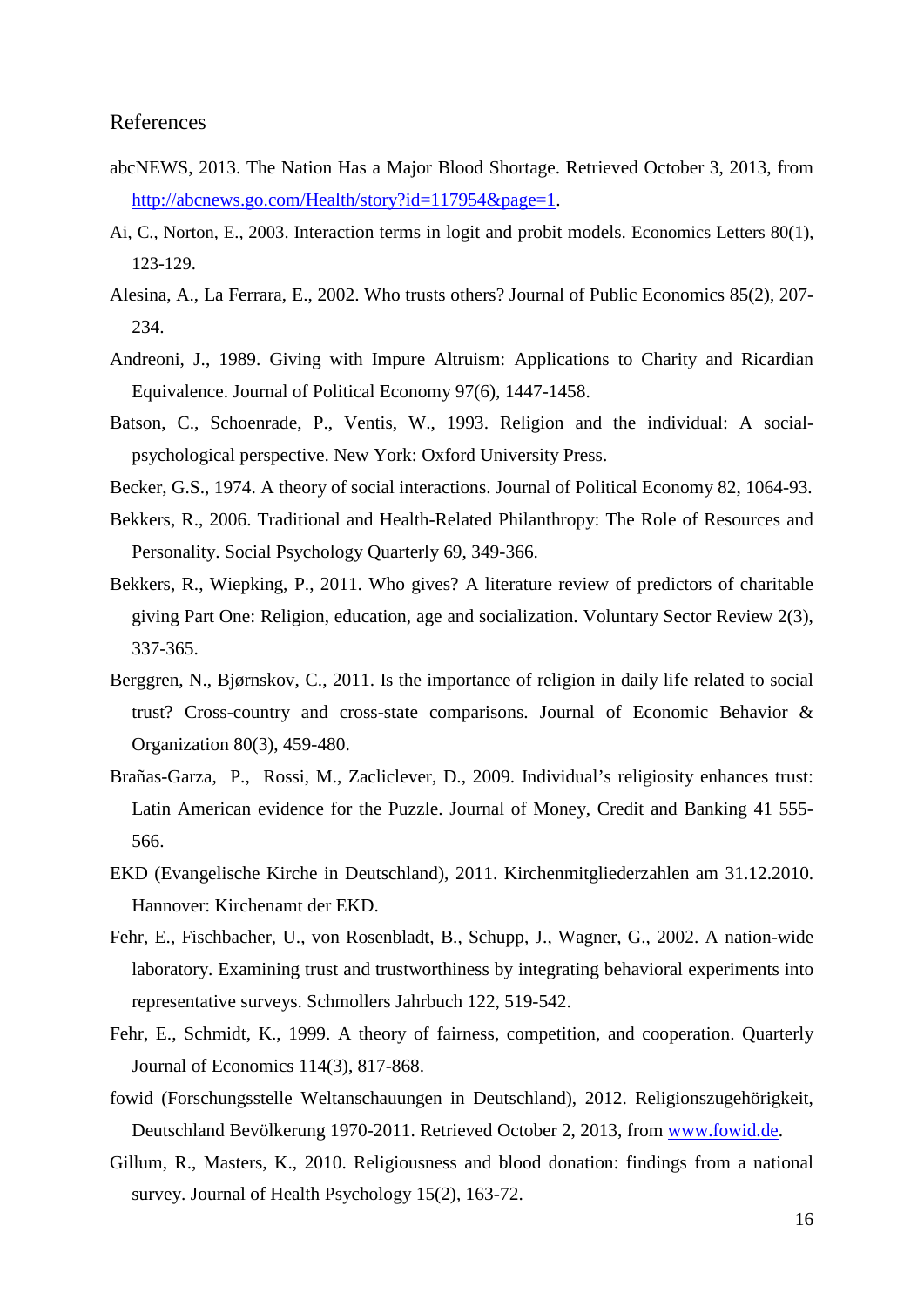- Goebel, J., Gornig, M., Häußermann, H., 2010. Polarisierung der Einkommen: Die Mittelschicht verliert. DIW-Wochenbericht 24/2010.
- Guiso, L., Sapienza, P., Zingales, L., 2003. People's opium? Religion and economic attitudes. Journal of Monetary Economics 50, 225-282.
- Healy, K., 2000. Embedded Altruism: Blood Collection Regimes and the European Union's Donor Population. American Journal of Sociology 105(6), 1633-1657.
- Iannaccone, L., 1992. Sacrifice and Stigma: Reducing Free-riding in Cults, Communes, and Other Collectives. Journal of Political Economy 100(2), 271-291.
- Iannaccone, L., 1995. Voodoo Economics? Reviewing the Rational Choice Approach to Religion. Journal for the Scientific Study of Religion 34(1), 76-89.
- Kolm, S.-G., Mercier Ythier, J. (Eds.), 2006. Handbook of the Economics of Giving, Altruism and Reciprocity, Volume 1, Foundations*.* Amsterdam: North-Holland.
- Levy, G., Razin, R., 2012. Religious Beliefs, Religious Participation, and Cooperation. American Economic Journal: Microeconomics 4(3), 121-51.
- Lim, C., MacGregor, C., 2012. Religion and Volunteering in Context: Disentangling the Contextual Effects of Religion on Voluntary Behavior. American Sociological Review 77, 747-779.
- Paciotti, B., Richerson, P., Baum, B., Lubell, M., Waring, T., McElreath, R., Efferson, C., Edsten, E., 2011. Are religious individuals more generous, trusting, and cooperative? An experimental test of the effect of religion on prosociality. In: Obadia, L., Wood, D.C. (Eds.). The Economics of Religion: Anthropological Approaches. Research in Economic Anthropology, Vol. 31, 269-307.
- Ruffle, B., Sosis, R., 2006. Cooperation and the In-Group-Out-Group Bias: A Field Test on Israeli Kibbutz Members and City Residents. Journal of Economic Behavior and Organization 60(2), 147-163.
- Saroglou, V., Pichon, I., Trompette, L., Verschueren, M., Dernelle, R., 2005. Prosocial Behavior and Religion: New Evidence Based on Projective Measures and Peer Ratings. Journal for the Scientific Study of Religion 44(3), 323-348.
- Sønderskov, K., 2011. Does Generalized Social Trust Lead to Associational Membership? Unravelling a Bowl of Well-Tossed Spaghetti. European Sociological Review 27(4), 419- 434.
- Smith, A., 1759. The Theory of Moral Sentiments. Retrieved September 11, 2014, from [http://www.econlib.org/library/Smith/smMS.html.](http://www.econlib.org/library/Smith/smMS.html)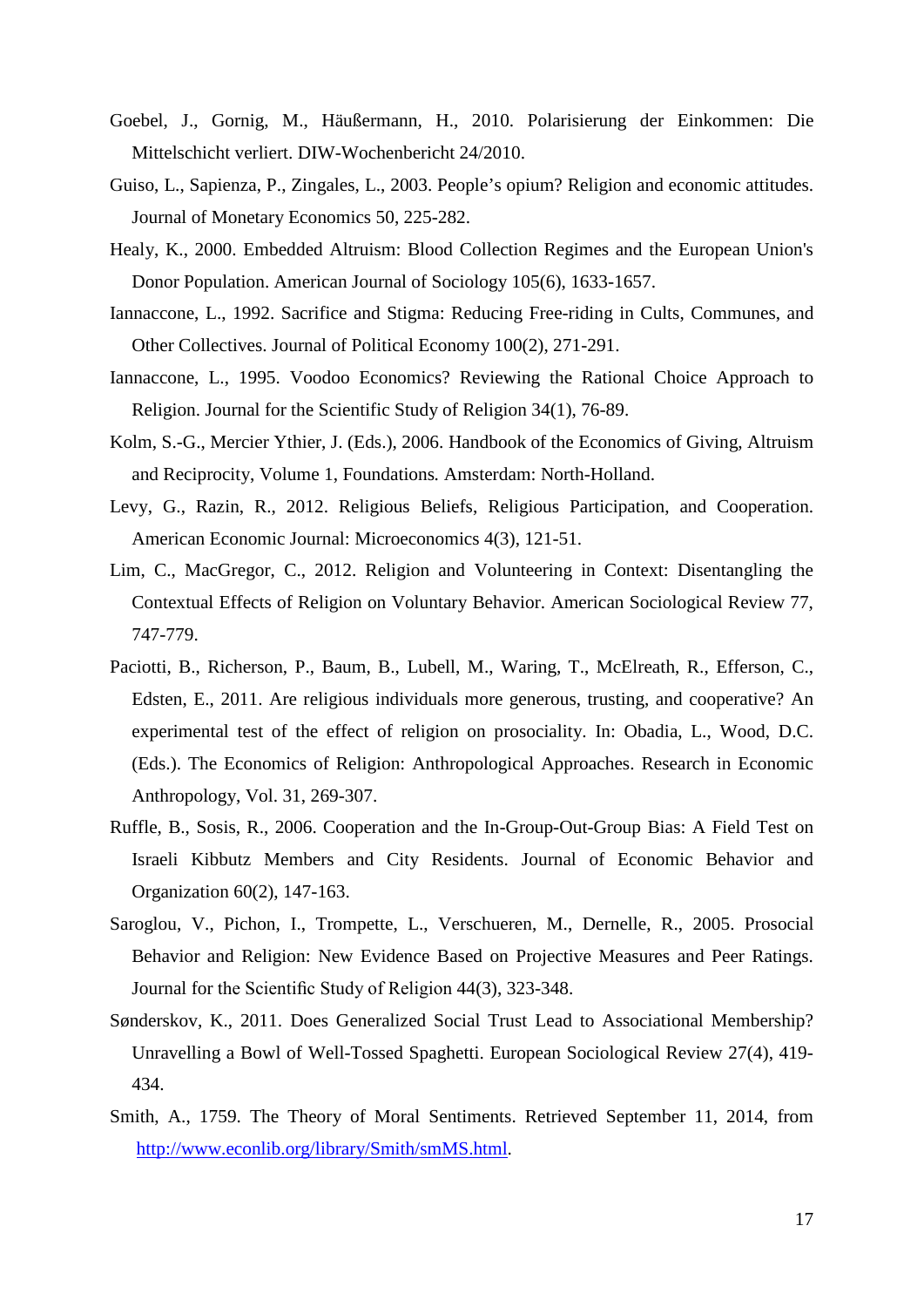- Smith, A. 1776. An Inquiry into the Nature and Causes of the Wealth of Nations. Retrieved September 11, 2014, from [http://www.econlib.org/library/Smith/smWN.html.](http://www.econlib.org/library/Smith/smWN.html)
- Tan, J., 2006. Religion and Social Preferences: An Experimental Study. Economics Letters 90(1), 60-67.
- Tan, J., Vogel, C., 2008. Religion and Trust: An Experimental Study. Journal of Economic Psychology 29(6), 832-48.
- Taniguchi, H., Thomas, L., 2011. The Influences of Religious Attitudes on Volunteering. Voluntas: International Journal of Voluntary and Nonprofit Organizations 22(2), 335-355.
- Wagner, G., Frick, J., Schupp, J., 2007. The German Socio-Economic Panel Study (SOEP) Scope, Evolution and Enhancements. Schmollers Jahrbuch 127(1),139-169.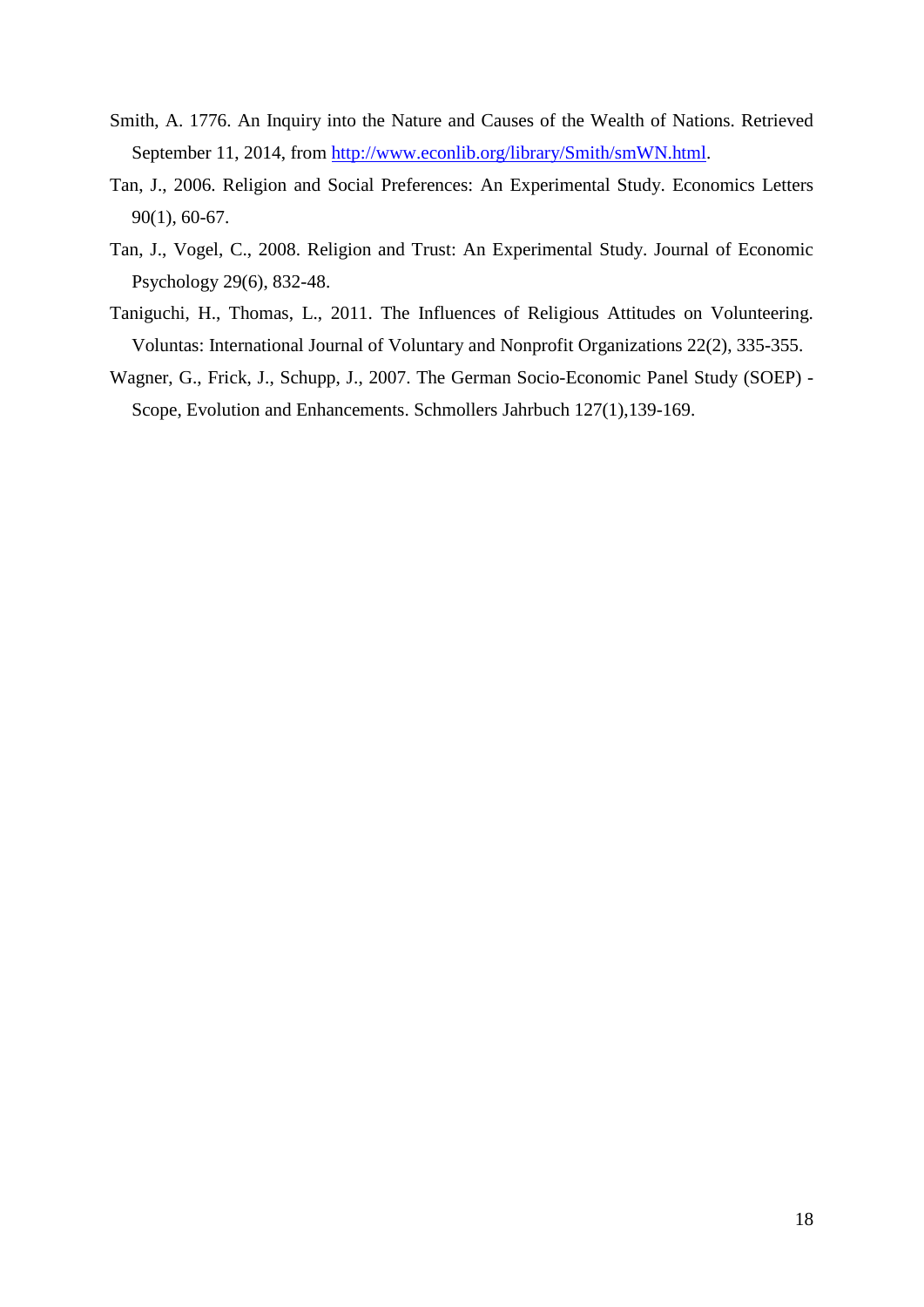

Figure 1: Religious Affiliation in Germany, 1950-2010 Notes: West-Germany up to 1990. Source: fowid, 2012.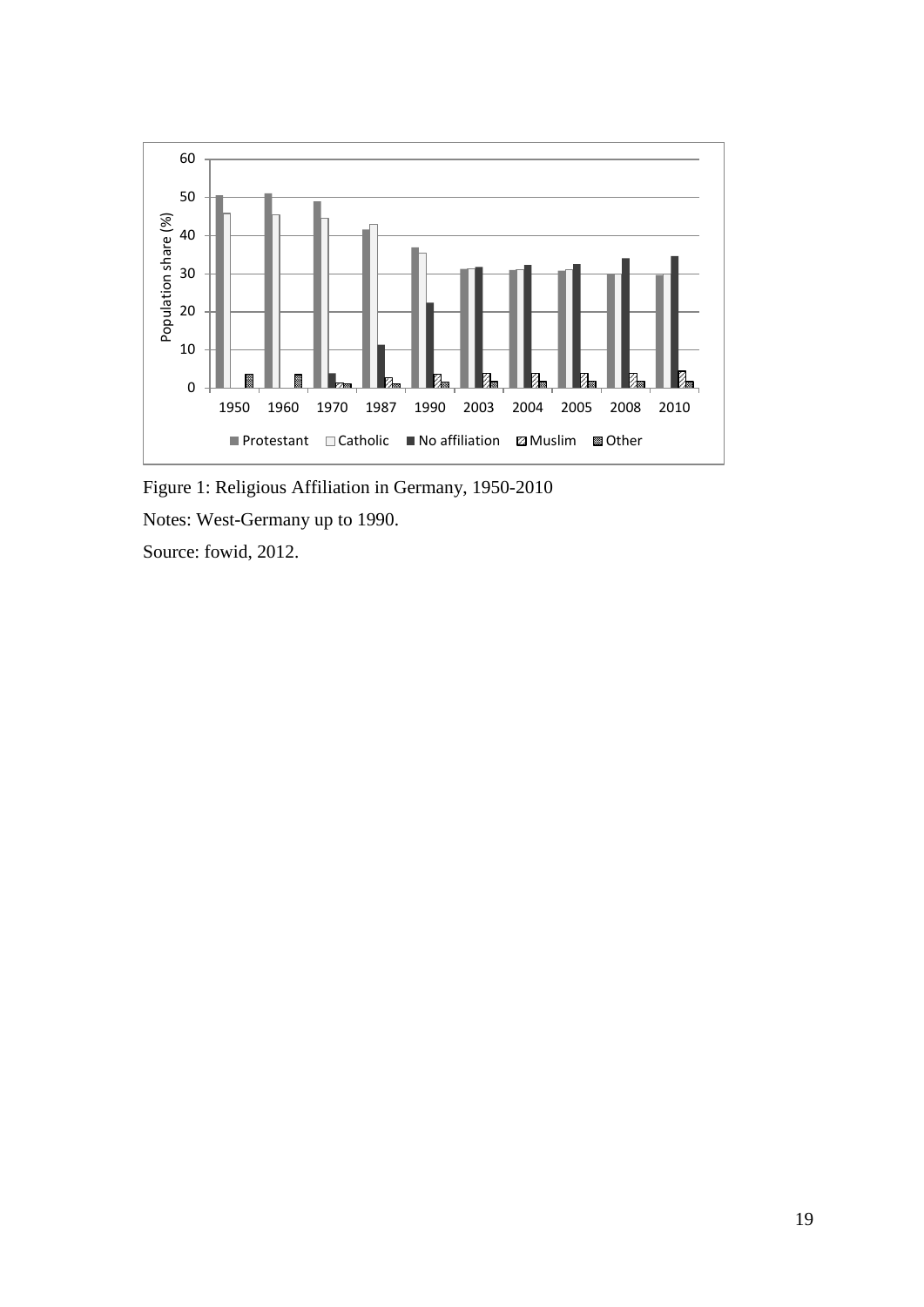|                           | <b>Blood</b> donation | <b>Blood</b> donation   | Charitable giving  |           |                      | Gift of $10,000 \in \text{how much}$ |            |
|---------------------------|-----------------------|-------------------------|--------------------|-----------|----------------------|--------------------------------------|------------|
|                           | (last ten years)      | $\mu$ (last year, 2009) | $last year, 2009)$ |           | would you give away? |                                      |            |
|                           |                       | (2)                     | (3)                | (4)       |                      | (5)                                  |            |
|                           | Incidence             | Incidence               | Incidence          | Sum given | (Std.dev.)           | Hypothetical                         | (Std.dev.) |
|                           |                       |                         |                    |           |                      | giving                               |            |
| Catholic                  | 0.128                 | 0.066                   | 0.498              | 250.42    | (652.23)             | 2,249.99                             | (2,613.87) |
| Protestant                | 0.140                 | 0.073                   | 0.489              | 247.08    | (585.36)             | 2,402.40                             | (2,610.20) |
| <b>Other Christian</b>    | 0.095                 | 0.038                   | 0.429              | 828.42    | (1,540.17)           | 1,975.75                             | (2,212.41) |
| Muslim                    | 0.055                 | 0.029                   | 0.272              | 178.43    | (220.32)             | 1,666.96                             | (2,125.59) |
| No religious affiliation  | 0.145                 | 0.074                   | 0.333              | 198.17    | (719.51)             | 2,013.55                             | (2,321.62) |
| Attendance: every week    | 0.116                 | 0.060                   | 0.685              | 524.16    | (1,120.51)           | 3,085.70                             | (2,867.04) |
| Attendance: every month   | 0.151                 | 0.088                   | 0.634              | 263.43    | (696.48)             | 2,530.15                             | (2,581.81) |
| Attendance: less frequent | 0.143                 | 0.077                   | 0.508              | 204.14    | (650.40)             | 2,126.86                             | (2,398.20) |
| Attendance: never         | 0.130                 | 0.064                   | 0.321              | 191.74    | (439.63)             | 2,040.73                             | (2,458.12) |
| Overall                   | 0.135                 | 0.069                   | 0.436              | 248.48    | (679.05)             | 2,211.93                             | (2,512.52) |

Table 1: Descriptive statistics - Religion, blood donation, and charitable giving

Source: SOEP, 2007-2010, V28.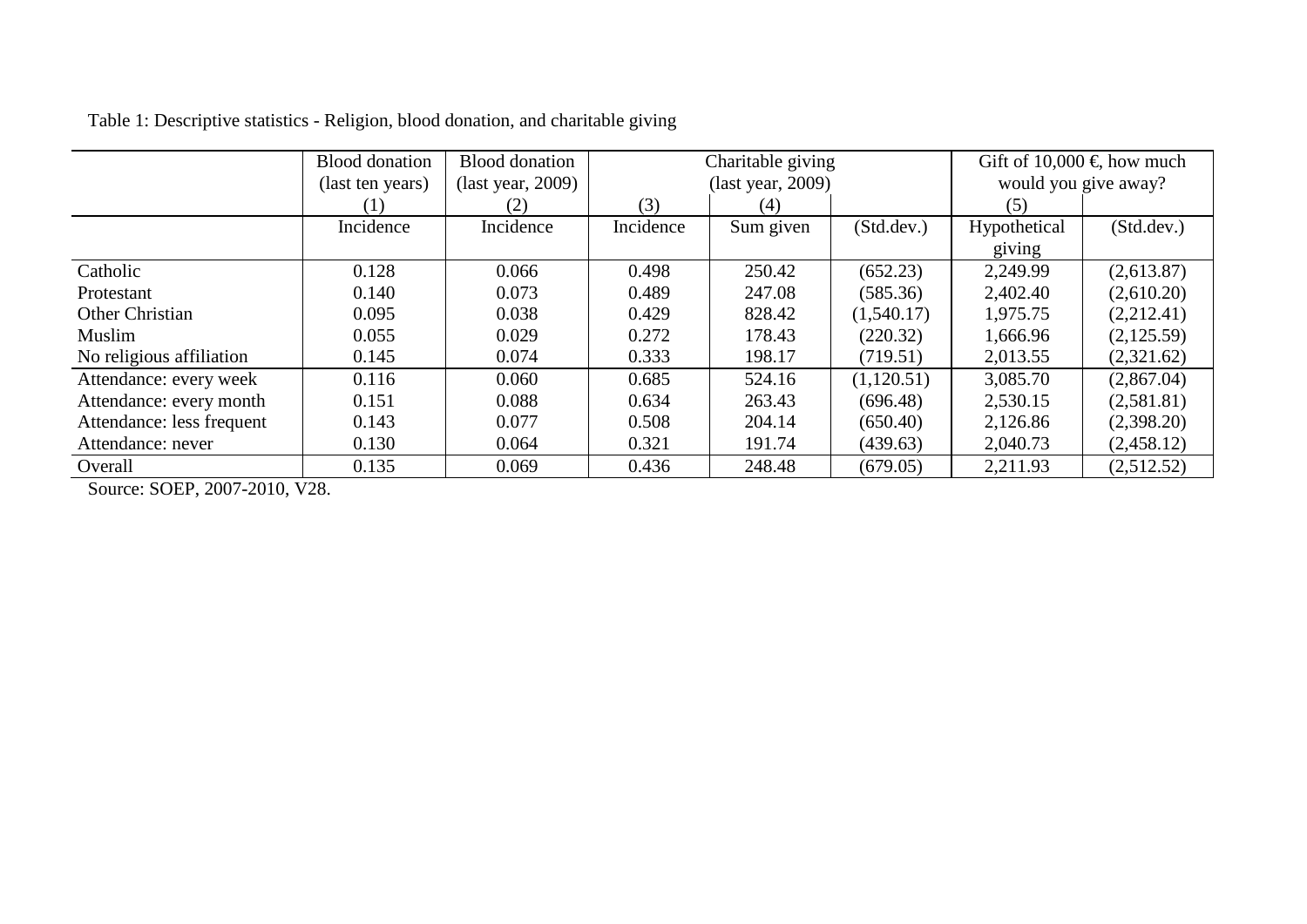| Table 2: Religion and self-reported importance (I) of being socially or politically active, (II) |  |  |  |  |
|--------------------------------------------------------------------------------------------------|--|--|--|--|
| of helping others                                                                                |  |  |  |  |

|                                   | (I) Being socially/politically active |            | (II) Helping others |            |  |
|-----------------------------------|---------------------------------------|------------|---------------------|------------|--|
|                                   | (1)                                   | (2)        | (3)                 | (4)        |  |
|                                   | West                                  | East       | West                | East       |  |
| I.                                |                                       |            |                     |            |  |
| Catholic                          | $0.009***$                            | $0.008***$ | $0.058***$          | 0.007      |  |
|                                   | (0.001)                               | (0.003)    | (0.009)             | (0.025)    |  |
| Protestant                        | $0.006***$                            | $0.004**$  | $0.061***$          | 0.019      |  |
|                                   | (0.001)                               | (0.002)    | (0.009)             | (0.013)    |  |
| Other Christian                   | $-0.006*$                             | 0.003      | $0.064***$          | $0.204***$ |  |
|                                   | (0.003)                               | (0.008)    | (0.020)             | (0.064)    |  |
| Muslim                            | $-0.003$                              |            | $0.062***$          |            |  |
|                                   | (0.003)                               |            | (0.020)             |            |  |
| Pseudo- $R^2$                     | 0.0520                                | 0.0526     | 0.0395              | 0.0395     |  |
| Π.                                |                                       |            |                     |            |  |
| Attendance: every week            | $0.021***$                            | $0.014***$ | $0.106***$          | $0.110***$ |  |
|                                   | (0.002)                               | (0.004)    | (0.011)             | (0.029)    |  |
| Attendance: every month           | $0.016***$                            | $0.011***$ | $0.079***$          | $0.048**$  |  |
|                                   | (0.002)                               | (0.003)    | (0.011)             | (0.024)    |  |
| Attendance: less frequent         | $0.013***$                            | $0.006***$ | $0.041***$          | $0.030**$  |  |
|                                   | (0.001)                               | (0.002)    | (0.007)             | (0.015)    |  |
| Pseudo- $R^2$                     | 0.0586                                | 0.0553     | 0.0422              | 0.0406     |  |
| III.                              |                                       |            |                     |            |  |
| Catholic $\times$ attendance      | $0.016***$                            | $0.008*$   | $0.106***$          | 0.022      |  |
|                                   | (0.002)                               | (0.004)    | (0.012)             | (0.037)    |  |
| Catholic $\times$ no attendance   | $0.006***$                            | $0.008**$  | $0.039***$          | $-0.003$   |  |
|                                   | (0.001)                               | (0.004)    | (0.010)             | (0.032)    |  |
| Protestant $\times$ attendance    | $0.020***$                            | $0.014***$ | $0.116***$          | $0.081***$ |  |
|                                   | (0.002)                               | (0.003)    | (0.015)             | (0.024)    |  |
| Protestant $\times$ no attendance | $0.004***$                            | 0.001      | $0.053***$          | 0.002      |  |
|                                   | (0.001)                               | (0.002)    | (0.009)             | (0.014)    |  |
| Christian $\times$ attendance     | 0.000                                 | $-0.004$   | $0.113***$          | $0.212***$ |  |
|                                   | (0.004)                               | (0.009)    | (0.028)             | (0.070)    |  |
| Christian $\times$ no attendance  | $-0.012***$                           | $0.036*$   | 0.020               | 0.167      |  |
|                                   | (0.004)                               | (0.019)    | (0.027)             | (0.156)    |  |
| Muslim $\times$ attendance        | 0.003                                 |            | $0.083***$          |            |  |
|                                   | (0.005)                               |            | (0.031)             |            |  |
| Muslim $\times$ no attendance     | $-0.008**$                            | --         | $0.045*$            |            |  |
|                                   | (0.003)                               |            | (0.023)             |            |  |
| Pseudo- $\overline{R^2}$          | 0.0556                                | 0.0552     | 0.0420              | 0.0410     |  |
| $\mathbf N$                       | 13,931                                | 4,138      | 13,931              | 4,138      |  |

Notes: Probit estimation; average marginal effects for  $P(y=$ "very important"). Estimations include the vectors of control variables as outlined in the text. Panel III.: "*attendance*" in the interaction terms equals one, if the individual attends religious services once a month or more; and "*no attendance*" otherwise. The reference category is "*no affiliation*", irrespective of attendance, as less than one percent of people without affiliation attends religious events. "*--* ": results miss because of limited sample size. Standard errors in parentheses. \*\*\* p<0.01, \*\* p<0.05, \* p<0.1 Source: SOEP, 2007-2010, V28.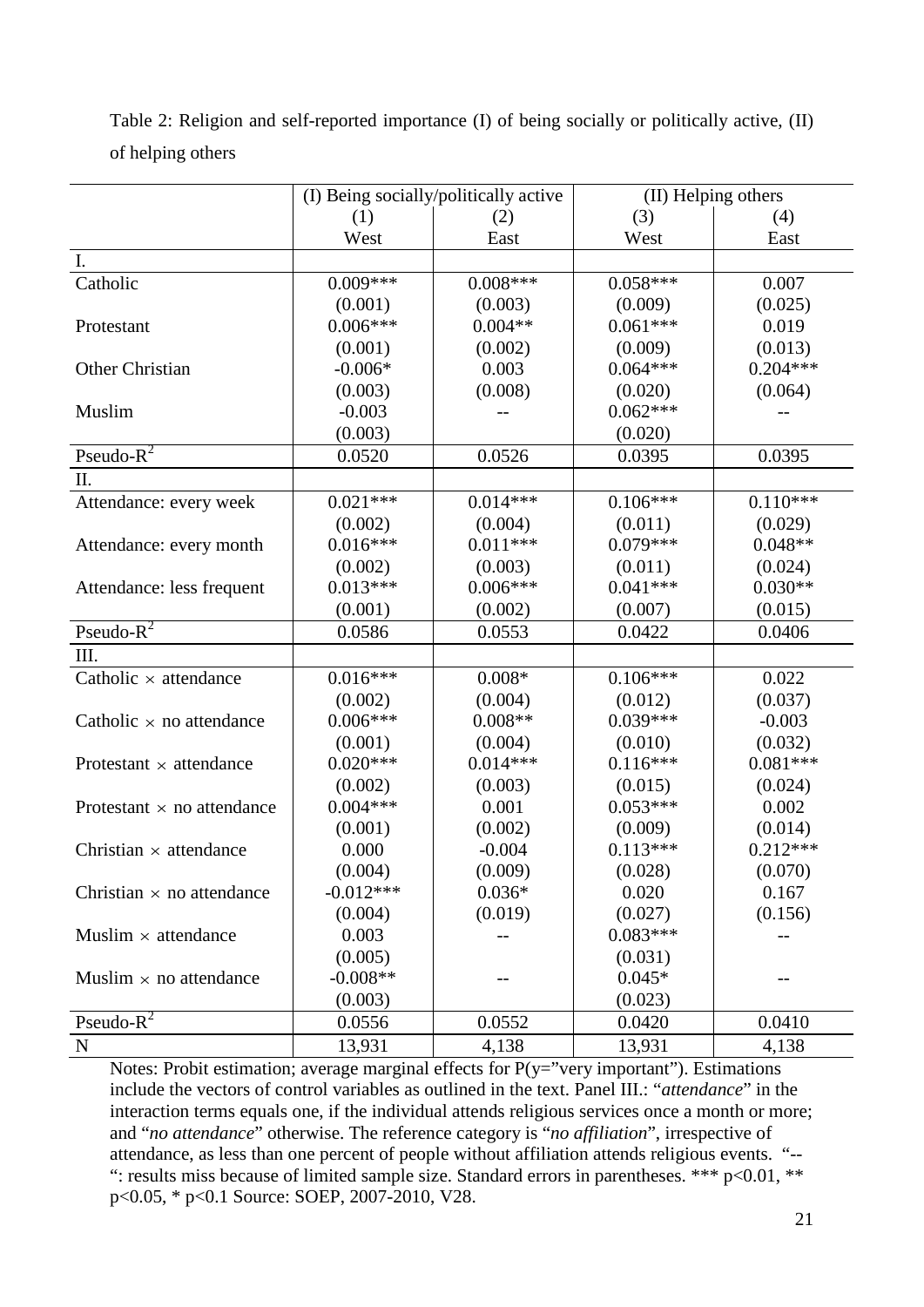Table 3: Religion, volunteering and charitable giving propensity

|                                   | Volunteering |            | Charitable giving |            |  |
|-----------------------------------|--------------|------------|-------------------|------------|--|
|                                   | (1)          | (2)        | (3)               | (4)        |  |
|                                   | West         | East       | West              | East       |  |
| I.                                |              |            |                   |            |  |
| Catholic                          | $0.071***$   | $0.032***$ | $0.127***$        | $0.229***$ |  |
|                                   | (0.006)      | (0.012)    | (0.013)           | (0.033)    |  |
| Protestant                        | $0.058***$   | $0.038***$ | $0.101***$        | $0.208***$ |  |
|                                   | (0.006)      | (0.006)    | (0.012)           | (0.016)    |  |
| <b>Other Christian</b>            | $0.073***$   | $0.116***$ | $0.117***$        | $0.470***$ |  |
|                                   | (0.013)      | (0.027)    | (0.028)           | (0.103)    |  |
| Muslim                            | $0.031**$    |            | $0.150***$        |            |  |
|                                   | (0.015)      |            | (0.030)           |            |  |
| Pseudo- $\overline{R^2}$          | 0.0440       | 0.0501     | 0.109             | 0.149      |  |
| II.                               |              |            |                   |            |  |
| Attendance: every week            | $0.159***$   | $0.093***$ | $0.273***$        | $0.450***$ |  |
|                                   | (0.007)      | (0.013)    | (0.015)           | (0.041)    |  |
| Attendance: every month           | $0.121***$   | $0.084***$ | $0.208***$        | $0.355***$ |  |
|                                   | (0.006)      | (0.011)    | (0.015)           | (0.031)    |  |
| Attendance: less frequent         | $0.067***$   | $0.032***$ | $0.126***$        | $0.197***$ |  |
|                                   | (0.004)      | (0.007)    | (0.009)           | (0.018)    |  |
| Pseudo- $R^2$                     | 0.0683       | 0.0588     | 0.130             | 0.172      |  |
| III.                              |              |            |                   |            |  |
| Catholic $\times$ attendance      | $0.131***$   | $0.058***$ | $0.239***$        | $0.384***$ |  |
|                                   | (0.007)      | (0.016)    | (0.016)           | (0.053)    |  |
| Catholic $\times$ no attendance   | $0.040***$   | 0.006      | $0.079***$        | $0.122***$ |  |
|                                   | (0.006)      | (0.016)    | (0.013)           | (0.042)    |  |
| Protestant $\times$ attendance    | $0.152***$   | $0.093***$ | $0.268***$        | $0.403***$ |  |
|                                   | (0.009)      | (0.011)    | (0.020)           | (0.031)    |  |
| Protestant $\times$ no attendance | $0.038***$   | $0.018**$  | $0.074***$        | $0.154***$ |  |
|                                   | (0.006)      | (0.007)    | (0.012)           | (0.018)    |  |
| Christian $\times$ attendance     | $0.129***$   | $0.121***$ | $0.223***$        | $0.542***$ |  |
|                                   | (0.016)      | (0.029)    | (0.037)           | (0.119)    |  |
| Christian $\times$ no attendance  | $-0.008$     | 0.093      | $-0.009$          | 0.188      |  |
|                                   | (0.020)      | (0.064)    | (0.041)           | (0.223)    |  |
| Muslim $\times$ attendance        | $0.090***$   |            | $0.184***$        |            |  |
|                                   | (0.020)      |            | (0.049)           |            |  |
| Muslim $\times$ no attendance     | $-0.017$     |            | $0.113***$        |            |  |
|                                   | (0.017)      |            | (0.034)           |            |  |
| Pseudo- $\overline{R^2}$          | 0.0617       | 0.0576     | 0.123             | 0.165      |  |
| ${\bf N}$                         | 13,931       | 4,138      | 11,728            | 3,539      |  |

Notes: Probit estimation; average marginal effects. Estimations include the vectors of control variables as outlined in the text. Panel III.: "*attendance*" in the interaction terms equals one, if the individual attends religious services once a month or more; and "*no attendance*" otherwise. The reference category is "*no affiliation*", irrespective of attendance, as less than one percent of people without affiliation attends religious events. "*--*": results miss because of limited sample size.

Standard errors in parentheses. \*\*\*  $p<0.01$ , \*\*  $p<0.05$ , \*  $p<0.1$ Source: SOEP, 2007-2010, V28.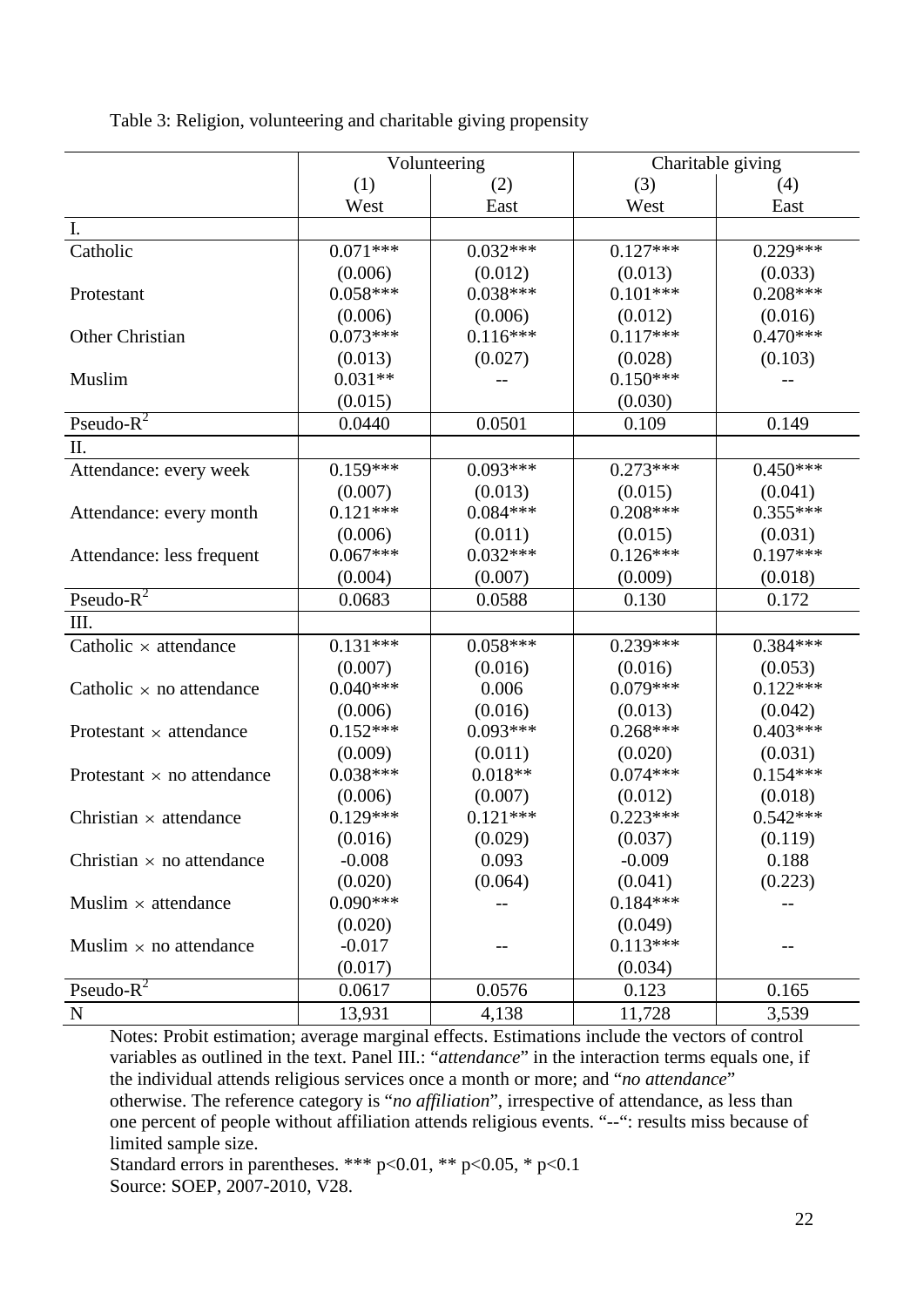|                                   | Blood donation (last 10 yrs.) |            | Blood donation (last year) |           |  |
|-----------------------------------|-------------------------------|------------|----------------------------|-----------|--|
|                                   | (1)                           | (2)        | (3)                        | (4)       |  |
|                                   | West                          | East       | West                       | East      |  |
| I.                                |                               |            |                            |           |  |
| Catholic                          | 0.004                         | 0.027      | $0.012*$                   | 0.007     |  |
|                                   | (0.011)                       | (0.041)    | (0.007)                    | (0.028)   |  |
| Protestant                        | 0.011                         | 0.028      | $0.015**$                  | 0.003     |  |
|                                   | (0.010)                       | (0.020)    | (0.007)                    | (0.013)   |  |
| Other Christian                   | $-0.020$                      | 0.021      | $-0.012$                   | $-0.027$  |  |
|                                   | (0.023)                       | (0.110)    | (0.016)                    | (0.064)   |  |
| Muslim                            | $-0.052**$                    |            | $-0.011$                   |           |  |
|                                   | (0.022)                       |            | (0.018)                    |           |  |
| Pseudo- $R^2$                     | 0.0717                        | 0.103      | 0.0787                     | 0.0994    |  |
| П.                                |                               |            |                            |           |  |
| Attendance: every week            | $0.054***$                    | $0.159***$ | $0.039***$                 | $0.105**$ |  |
|                                   | (0.017)                       | (0.060)    | (0.013)                    | (0.049)   |  |
| Attendance: every month           | $0.076***$                    | 0.036      | $0.073***$                 | $-0.003$  |  |
|                                   | (0.016)                       | (0.039)    | (0.013)                    | (0.025)   |  |
| Attendance: less frequent         | $0.035***$                    | 0.000      | $0.031***$                 | $-0.006$  |  |
|                                   | (0.009)                       | (0.021)    | (0.006)                    | (0.014)   |  |
| $Pseudo-R^2$                      | 0.0753                        | 0.106      | 0.0880                     | 0.103     |  |
| III.                              |                               |            |                            |           |  |
| Catholic $\times$ attendance      | 0.021                         | 0.115      | $0.025**$                  | 0.068     |  |
|                                   | (0.016)                       | (0.071)    | (0.012)                    | (0.055)   |  |
| Catholic $\times$ no attendance   | $-0.001$                      | $-0.029$   | 0.009                      | $-0.030$  |  |
|                                   | (0.011)                       | (0.046)    | (0.008)                    | (0.027)   |  |
| Protestant $\times$ attendance    | $0.096***$                    | $0.089**$  | $0.092***$                 | 0.033     |  |
|                                   | (0.023)                       | (0.042)    | (0.020)                    | (0.029)   |  |
| Protestant $\times$ no attendance | $-0.001$                      | 0.012      | 0.004                      | $-0.004$  |  |
|                                   | (0.010)                       | (0.021)    | (0.007)                    | (0.014)   |  |
| Christian $\times$ attendance     | 0.019                         | 0.137      | 0.003                      | 0.017     |  |
|                                   | (0.033)                       | (0.156)    | (0.022)                    | (0.106)   |  |
| Christian $\times$ no attendance  | $-0.068***$                   |            | $-0.033*$                  |           |  |
|                                   | (0.026)                       |            | (0.019)                    |           |  |
| Muslim $\times$ attendance        | 0.034                         |            | 0.044                      |           |  |
|                                   | (0.051)                       |            | (0.045)                    |           |  |
| Muslim $\times$ no attendance     | $-0.083***$                   |            | $-0.029*$                  |           |  |
|                                   | (0.019)                       |            | (0.015)                    |           |  |
| Pseudo- $R^2$                     | 0.0765                        | 0.106      | 0.0865                     | 0.102     |  |
| $\mathbf N$                       | 9,301                         | 2,587      | 9,301                      | 2,587     |  |

Notes: Probit estimation; average marginal effects. Estimations include the vectors of control variables as outlined in the text. Panel III.: "*attendance*" in the interaction terms equals one, if the individual attends religious services once a month or more; and "*no attendance*"

otherwise. The reference category is "*no affiliation*", irrespective of attendance, as less than one percent of people without affiliation attends religious events. "*--*": results miss because of limited sample size.

Standard errors in parentheses. \*\*\*  $p<0.01$ , \*\*  $p<0.05$ , \*  $p<0.1$ Source: SOEP, 2007-2010, V28.